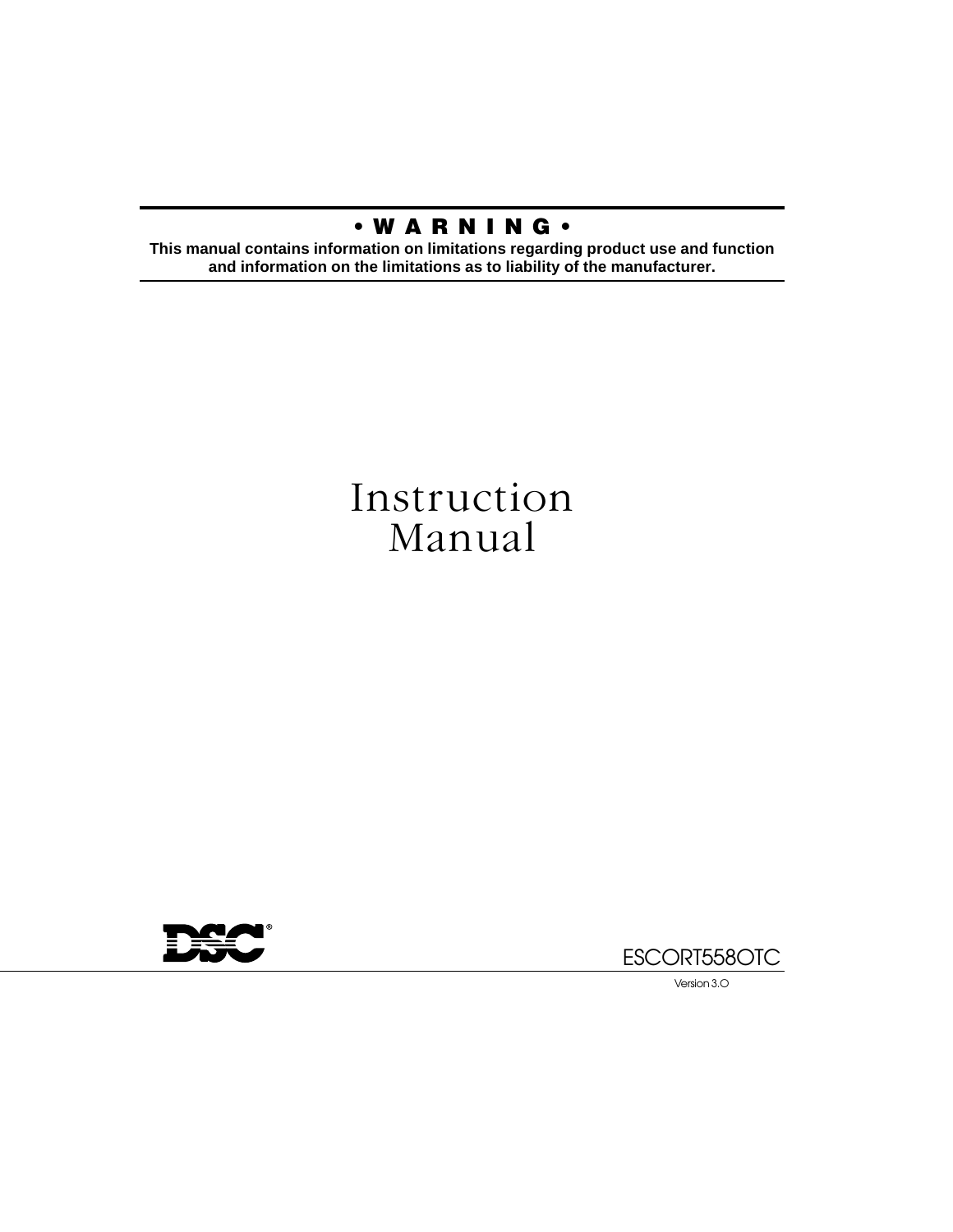#### **FCC COMPLIANCE STATEMENT**

#### *CAUTION: Changes or modifications not expressly approved by Digital Security Controls Ltd. could void your authority to use this equipment.*

This equipment generates and uses radio frequency energy and if not installed and used properly, in strict accordance with the manufacturer's instructions, may cause interference to radio and television reception. It has been type tested and found to comply with the limits for Class B device in accordance with the specifications in Subpart "B" of Part 15 of FCC Rules, which are designed to provide reasonable protection against such interference in any residential installation. However, there is no guarantee that interference will not occur in a particular installation. If this equipment does cause interference to television or radio reception, which can be determined by turning the equipment off and on, the user is encouraged to try to correct the interference by one or more of the following measures:

- Re-orient the receiving antenna
- Relocate the alarm control with respect to the receiver
- Move the alarm control away from the receiver
- Connect the alarm control into a different outlet so that alarm control and receiver are on different circuits.

If necessary, the user should consult the dealer or an experienced radio/ television technician for additional suggestions. The user may find the following booklet prepared by the FCC helpful: "How to Identify and Resolve Radio/Television Interference Problems." This booklet is available from the U.S. Government Printing Office, Washington, D.C. 20402, Stock # 004-000-00345-4.

#### **IMPORTANT INFORMATION**

FCC Registration Number: F53CAN-22830-KX-N, Ringer Equivalence Number: 0.2B, USOC Jack: RJ-31X

MALFUNCTION OF THE EQUIPMENT In the event that this equipment should fail to operate properly, the customer shall disconnect the equipment from the telephone line to determine if it is the customer's equipment which is not working properly, or if the problem is with the telephone company network. If the problem is with this equipment, the customer shall discontinue use until it is repaired.

*TELEPHONE CONNECTION REQUIREMENTS* Except for the telephone company provided ringers, all connections to the telephone network shall be made through standard plugs and telephone company provided jacks, or equivalent, in such a manner as to allow for easy, immediate disconnection of the terminal equipment. Standard jacks shall be so arranged that, if the plug connected there is withdrawn, no interference to the operation of the equipment at the customer's premises which remains connected to the telephone network shall occur by reason of such withdrawal.

**INCIDENCE OF HARM** Should terminal equipment or protective circuitry cause harm to the telephone network, the telephone company shall, where practicable, notify the customer that temporary disconnection of service may be required; however, where prior notice is not practicable, the telephone company may temporary discontinue service if such action is deemed reasonable in the circumstances. In the case of such temporary discontinuance, the telephone company shall promptly notify the customer and will be given the opportunity to correct the situation. The customer also has the right to bring a complaint to the FCC if he feels the disconnection is not warranted.

#### *CHANGE IN TELEPHONE COMPANY EQUIPMENT OR FACILITIES*

The Telephone Company may make changes in its communications facilities, equipment, operations or procedures, where such actions is reasonably required and proper in its business. Should any such changes render the customer's terminal equipment incompatible with the telephone company facilities the customer shall be given adequate notice to the effect of the modifications to maintain uninterrupted service.

*GENERAL* This equipment should not be used on coin telephone lines. Connection to party line service is subject to state tariffs.

*RINGER EQUIVALENCE NUMBER (REN)* The REN is useful to determine the quantity of devices that you may connect to your telephone line and still have all of those devices ring when your telephone number is called. In most, but not all areas, the sum of the REN's of all devices connected to one line should not exceed five (5). To be certain of the number of devices that you may connect to your line, you may want to contact your local telephone company.

#### *EQUIPMENT MAINTENANCE FACILITY*

Digital Security Controls Ltd. 160 Washburn St.Lockport, NY 14094

**AVIS**: L'étiquette de l'Industrie Canada identifie le matériel homologué. Cette étiquette certifie que le matériel est conforme à certaines normes de protection, d'exploitation et de sécurité des réseaux de télécommunications. Industrie Canada n'assure toutefois pas que le matériel fonctionnera à la satisfaction de l'utilisateur. Avant d'installer ce matériel, l'utilisateur doit s'assurer qu'il est permis de le raccorder aux installations de l'entreprise locale de télécommunication. Le matériel doit également être installé en suivant une méthode acceptée de raccordement. L'abonné ne doit pas oublier qu'il est possible que la conformité aux conditions énoncées ci-dessus n'empêchent pas la dégradation du service dans certaines situations.

Les réparations de matériel homologué doivent être effectuées par un centre d'entretien canadien autorisé désigné par le fournisseur. La compagnie de télécommunications peut demander à l'utilisateur de débrancher un appareil à la suite de réparations ou de modifications effectuées par l'utilisateur ou à cause de mauvais fonctionnement.

Pour sa propre protection, l'utilisateur doit s'assurer que tous les fils de mise à la terre de la source d'énergie électrique, les lignes téléphoniques et les canalisations d'eau métalliques, s'il y en a, sont raccordés ensemble. Cette précaution est particulièrement importante dans les régions rurales.

**AVERTISSEMENT**: L'utilisateur ne doit pas tenter de faire ces raccordements lui-même; il doit avoir recours à un service d'inspection des installations électriques, ou à un électricien, selon le cas.

L'indice de charge (IC) assigné a chaque dispositif terminal indique, pour éviter toute surcharge, le pourcentage de la charge totale qui peut être raccordée à un circuit téléphonique bouclé utilisé par ce dispositif. La terminaison du circuit bouclé peut être constituée de n'importe quelle combinaison de dispositifs, pourvu que la somme des indices de charge de l'ensemble des dispositifs ne dépasse pas 100.

**NOTICE**: The Industry Canada label identifies certified equipment. This certification means that the equipment meets certain telecommunications network protective, operational and safety requirements. Industry Canada does not guarantee the equipment will operate to the user's satisfaction.

Before installing this equipment, users should ensure that it is permissible to be connected to the facilities of the local telecommunications company. The equipment must also be installed using an acceptable method of connection. The customer should be aware that compliance with the above conditions may not prevent degradation of service in some situations.

Repairs to certified equipment should be made by an authorized Canadian maintenance facility designated by the supplier. Any repairs or alterations made by the user to this equipment, or equipment malfunctions, may give the telecommunications company cause to request the user to disconnect the equipment. User should ensure for their own protection that the electrical ground connections of the power utility, telephone lines and internal metallic water pipe system, if present, are connected together. This precaution may be particularly important in rural areas.

**CAUTION**: Users should not attempt to make such connections themselves, but should contact the appropriate electric inspection authority, or electrician, as appropriate.

The Load Number (LN) assigned to each terminal device denotes the percentage of the total load to be connected to a telephone loop which is used by the device, to prevent overloading. The termination on a loop may consist of any combination of devices subject only to the requirement that the total of the Load Numbers of all the devices does not exceed 100.

**The Load Number of this unit is 2.**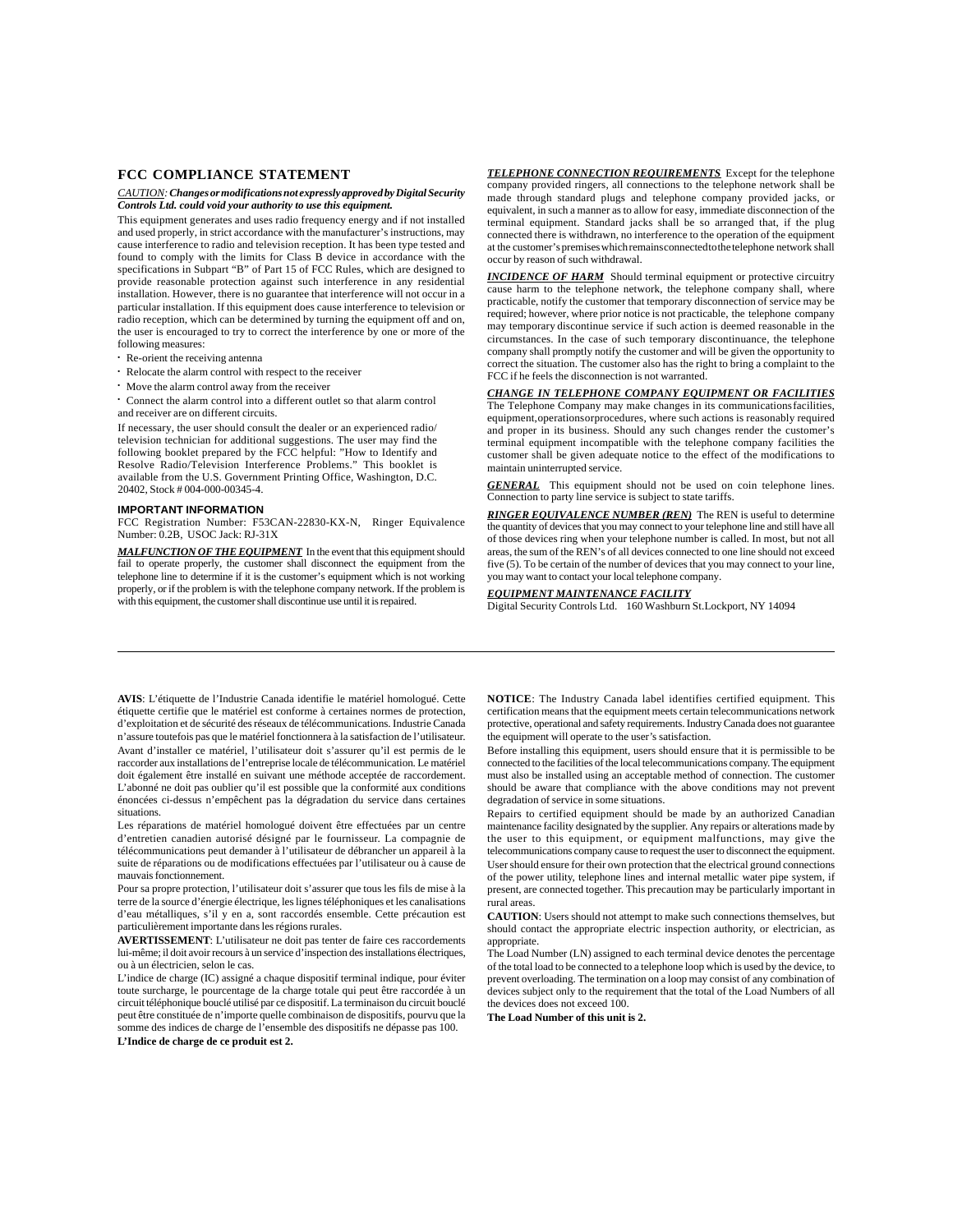# Table of Contents

| 1.1 |  |
|-----|--|
| 1.2 |  |
| 1.3 |  |
| 1.4 |  |
|     |  |
| 2.1 |  |
| 2.2 |  |
| 2.3 |  |
| 2.4 |  |
| 2.5 |  |
| 2.6 |  |
|     |  |
| 3.1 |  |
| 3.2 |  |
| 3.3 |  |
| 3.4 |  |
| 3.5 |  |
| 3.6 |  |
|     |  |
|     |  |
| 5.1 |  |
| 5.2 |  |
| 5.3 |  |
| 5.4 |  |
|     |  |
| 6.1 |  |
| 6.2 |  |
| 6.3 |  |
| 6.4 |  |
| 6.5 |  |
| 6.6 |  |
| 6.7 |  |
| 6.8 |  |
|     |  |
|     |  |
|     |  |
| 8.1 |  |
| 8.2 |  |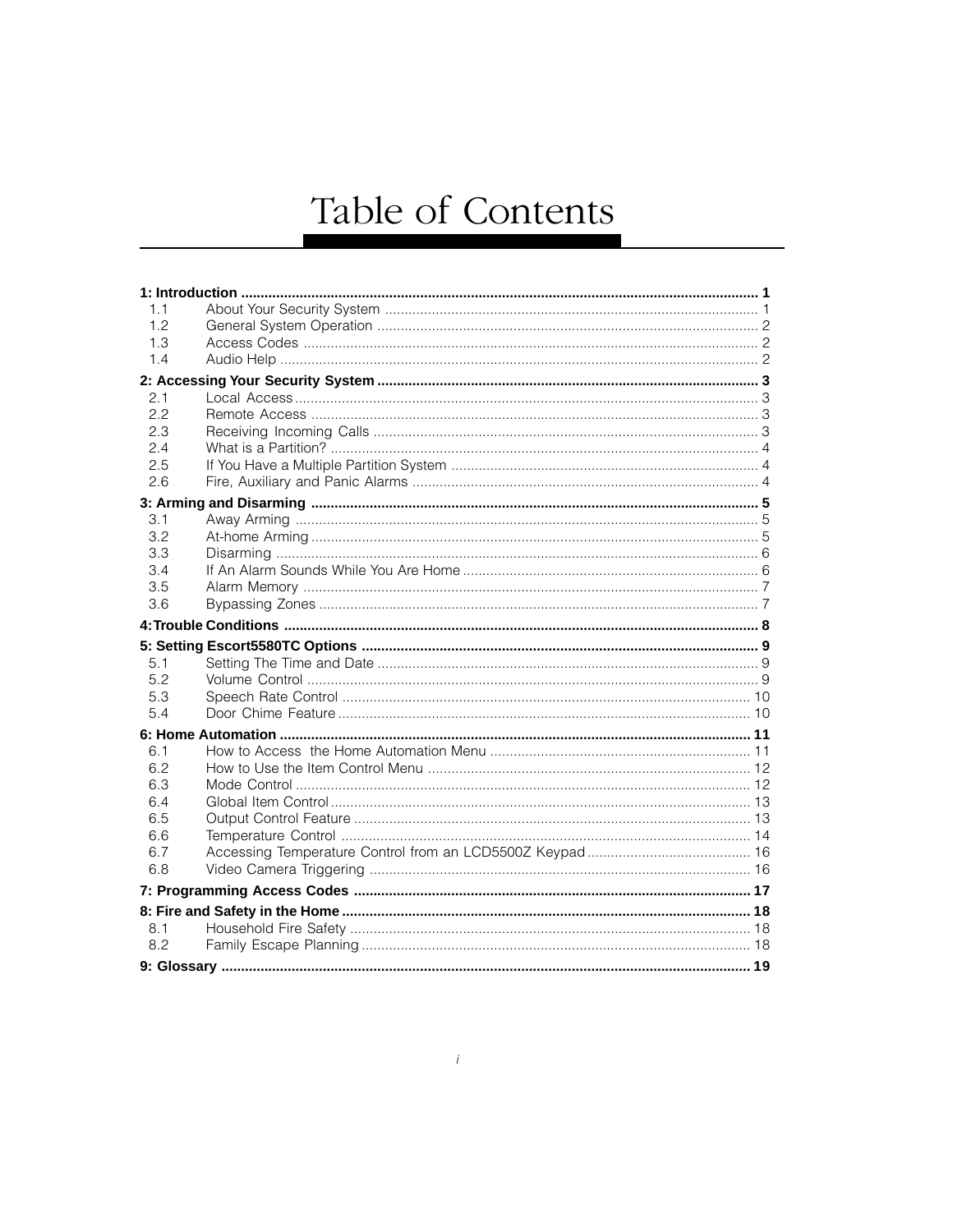# **WARNING Please Read Carefully**

#### *System Failures*

This system has been carefully designed to be as effective as possible. There are circumstances, however, involving fire, burglary, or other types of emergencies where it may not provide protection. Any alarm system of any type may be compromised deliberately or may fail to operate as expected for a variety of reasons. Some but not all of these reasons may be:

#### ■ **Inadequate Installation**

A security system must be installed properly in order to provide adequate protection. Every installation should be evaluated by a security professional to ensure that all access points and areas are covered. Locks and latches on windows and doors must be secure and operate as intended. Windows, doors, walls, ceilings and other building materials must be of sufficient strength and construction to provide the level of protection expected. A reevaluation must be done during and after any construction activity. An evaluation by the fire and/or police department is highly recommended if this service is available.

#### ■ **Criminal Knowledge**

This system contains security features which were known to be effective at the time of manufacture. It is possible for persons with criminal intent to develop techniques which reduce the effectiveness of these features. It is important that a security system be reviewed periodically to ensure that its features remain effective and that it be updated or replaced if it is found that it does not provide the protection expected.

#### ■ **Access by Intruders**

Intruders may enter through an unprotected access point, circumvent a sensing device, evade detection by moving through an area of insufficient coverage, disconnect a warning device, or interfere with or prevent the proper operation of the system.

#### ■ **Power Failure**

Control units, intrusion detectors, smoke detectors and many other security devices require an adequate power supply for proper operation. If a device operates from batteries, it is possible for the batteries to fail. Even if the batteries have not failed, they must be charged, in good condition and installed correctly. If a device operates only by AC power, any interruption, however brief, will render that device inoperative while it does not have power. Power interruptions of any length are often accompanied by voltage fluctuations which may damage electronic equipment such as a security system. After a power interruption has occurred, immediately conduct a complete system test to ensure that the system operates as intended.

#### ■ **Failure of Replaceable Batteries**

This system's wireless transmitters have been designed to provide several years of battery life under normal conditions. The expected battery life is a function of the device environment, usage and type. Ambient conditions such as high humidity, high or low temperatures, or large temperature fluctuations may reduce the expected battery life. While each transmitting device has a low battery monitor which identifies when the batteries need to be replaced, this monitor may fail to operate as expected. Regular testing and maintenance will keep the system in good operating condition.

#### ■ **Compromise of Radio Frequency (Wireless) Devices**

Signals may not reach the receiver under all circumstances which could include metal objects placed on or near the radio path or deliberate jamming or other inadvertent radio signal interference.

#### ■ **System Users**

A user may not be able to operate a panic or emergency switch possibly due to permanent or temporary physical disability, inability to reach the device in time, or unfamiliarity with the correct operation. It is important that all system users be trained in the correct operation of the alarm system and that they know how to respond when the system indicates an alarm.

#### ■ **Smoke Detectors**

Smoke detectors that are a part of this system may not properly alert occupants of a fire for a number of reasons, some of which follow. The smoke detectors may have been improperly installed or positioned. Smoke may not be able to reach the smoke detectors, such as when the fire is in a chimney, walls or roofs, or on the other side of closed doors. Smoke detectors may not detect smoke from fires on another level of the residence or building.

Every fire is different in the amount of smoke produced and the rate of burning. Smoke detectors cannot sense all types of fires equally well. Smoke detectors may not provide timely warning of fires caused by carelessness or safety hazards such as smoking in bed, violent explosions, escaping gas, improper storage of flammable materials, overloaded electrical circuits, children playing with matches or arson.

Even if the smoke detector operates as intended, there may be circumstances when there is insufficient warning to allow all occupants to escape in time to avoid injury or death.

#### ■ **Motion Detectors**

Motion detectors can only detect motion within the designated areas as shown in their respective installation instructions. They cannot discriminate between intruders and intended occupants. Motion detectors do not provide volumetric area protection. They have multiple beams of detection and motion can only be detected in unobstructed areas covered by these beams. They cannot detect motion which occurs behind walls, ceilings, floor, closed doors, glass partitions, glass doors or windows. Any type of tampering whether intentional or unintentional such as masking, painting, or spraying of any material on the lenses, mirrors, windows or any other part of the detection system will impair its proper operation.

Passive infrared motion detectors operate by sensing changes in temperature. However their effectiveness can be reduced when the ambient temperature rises near or above body temperature or if there are intentional or unintentional sources of heat in or near the detection area. Some of these heat sources could be heaters, radiators, stoves, barbeques, fireplaces, sunlight, steam vents, lighting and so on.

#### ■ **Warning Devices**

Warning devices such as sirens, bells, horns, or strobes may not warn people or waken someone sleeping if there is an intervening wall or door. If warning devices are located on a different level of the residence or premise, then it is less likely that the occupants will be alerted or awakened. Audible warning devices may be interfered with by other noise sources such as stereos, radios, televisions, air conditioners or other appliances, or passing traffic. Audible warning devices, however loud, may not be heard by a hearing-impaired person.

#### ■ **Telephone Lines**

If telephone lines are used to transmit alarms, they may be out of service or busy for certain periods of time. Also an intruder may cut the telephone line or defeat its operation by more sophisticated means which may be difficult to detect.

#### ■ **Insufficient Time**

There may be circumstances when the system will operate as intended, yet the occupants will not be protected from the emergency due to their inability to respond to the warnings in a timely manner. If the system is monitored, the response may not occur in time to protect the occupants or their belongings.

#### ■ **Component Failure**

Although every effort has been made to make this system as reliable as possible, the system may fail to function as intended due to the failure of a component.

#### ■ **Inadequate Testing**

Most problems that would prevent an alarm system from operating as intended can be found by regular testing and maintenance. The complete system should be tested weekly and immediately after a break-in, an attempted break-in, a fire, a storm, an earthquake, an accident, or any kind of construction activity inside or outside the premises. The testing should include all sensing devices, keypads, consoles, alarm indicating devices and any other operational devices that are part of the system.

#### ■ **Security and Insurance**

Regardless of its capabilities, an alarm system is not a substitute for property or life insurance. An alarm system also is not a substitute for property owners, renters, or other occupants to act prudently to prevent or minimize the harmful effects of an emergency situation.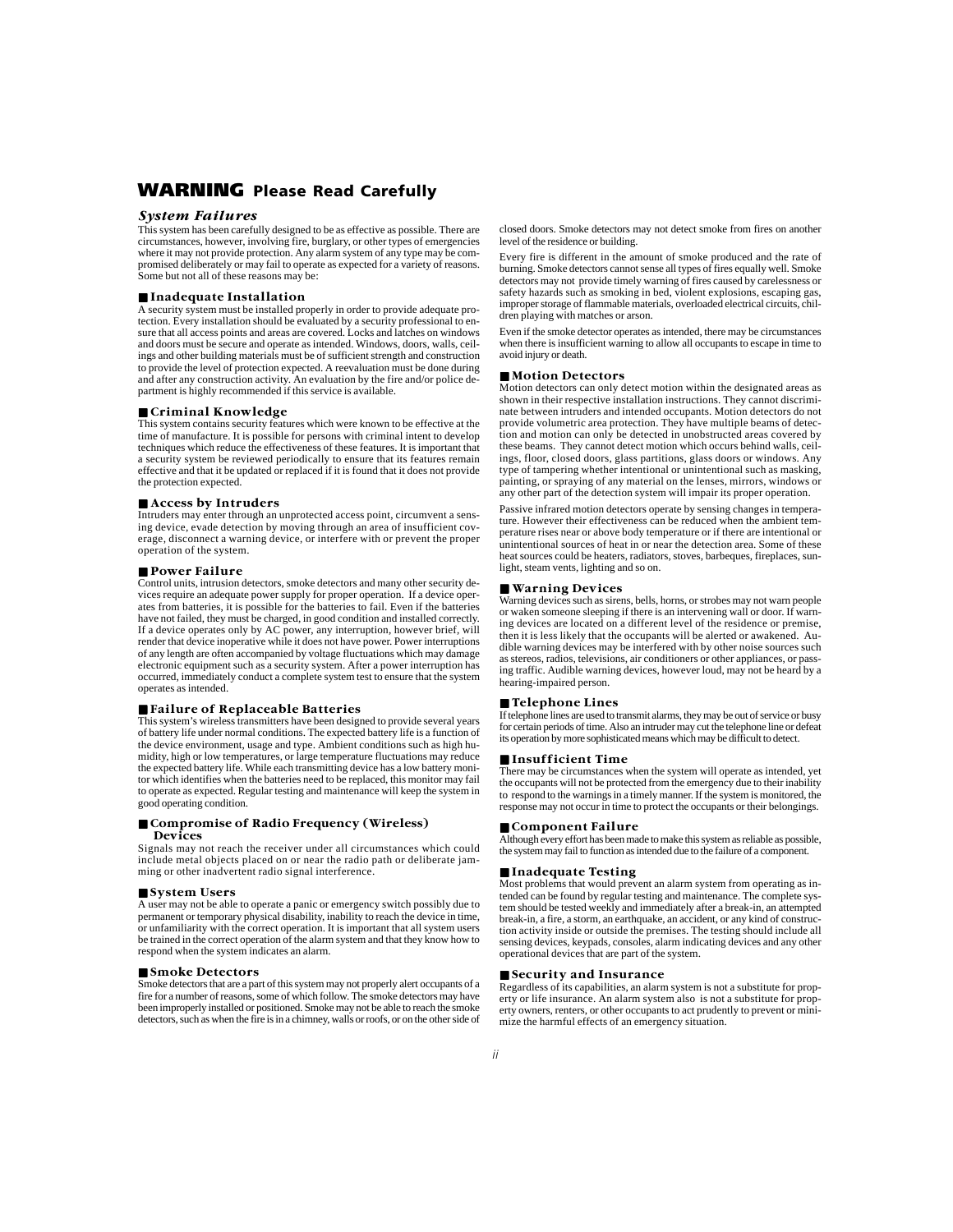# Introduction

**S E C T I O N 1**

The Escort5580TC Voice Assisted Security Control provides easy to understand audible information about the status of your security system, and makes operation simple by prompting the user through each operation. In addition, you can use the Escort5580TC to control various Home Automation items. This new version of the Escort, designated 'TC' for Thermostat Control, now also allows you to monitor and control the temperature of your premises with the help of an EMS thermostat.

The Escort5580TC allows any touch-tone telephone to act as a keypad for your security system. The telephone could be any telephone that is on the same line as your security system, or an outside telephone which may be used to call the security system.

Some optional features described in this manual may not be available on your security system. You will not hear the voice prompts for any option that is not activated on your system.

In this manual, the voice messages are printed in bold and are enclosed in quotes, as shown here:

#### *"Enter your access code"*

Your installer may have programmed labels for the Escort to announce when it refers to things such as zones and partitions (e.g. you may hear "East wing" instead of "Partition 2"). Prompts that your installer may have changed are written in brace brackets, as shown here:

## *"To Select {Partition 2}, press [2]."*

When instructed to press a key or keys to perform an operation, symbols for the keys will be enclosed in square brackets, as shown here:

#### Enter [✱]

# **1.1 About Your Security System**

Your DSC security equipment has been designed to give you the greatest possible flexibility and convenience. To fully benefit from the features of your security system, you should read this manual and the Instruction Manual provided with your system very carefully. Have your installer instruct you on system operation and on which features have been activated on your system. All users of the system should be instructed on its use. Fill out the System Information page in your Security System Instruction Manual and store it with the manual in a safe place for future reference.

**IMPORTANT NOTE: A security system cannot prevent emergencies. It is only intended to alert you and, if included, a central station of an emergency situation. Security systems are generally very reliable but they may not work under all conditions and they are not a substitute for prudent security practices or life and property insurance. Your security system should be installed and serviced by qualified security professionals who should instruct you on the level of protection that has been provided and on system operation.**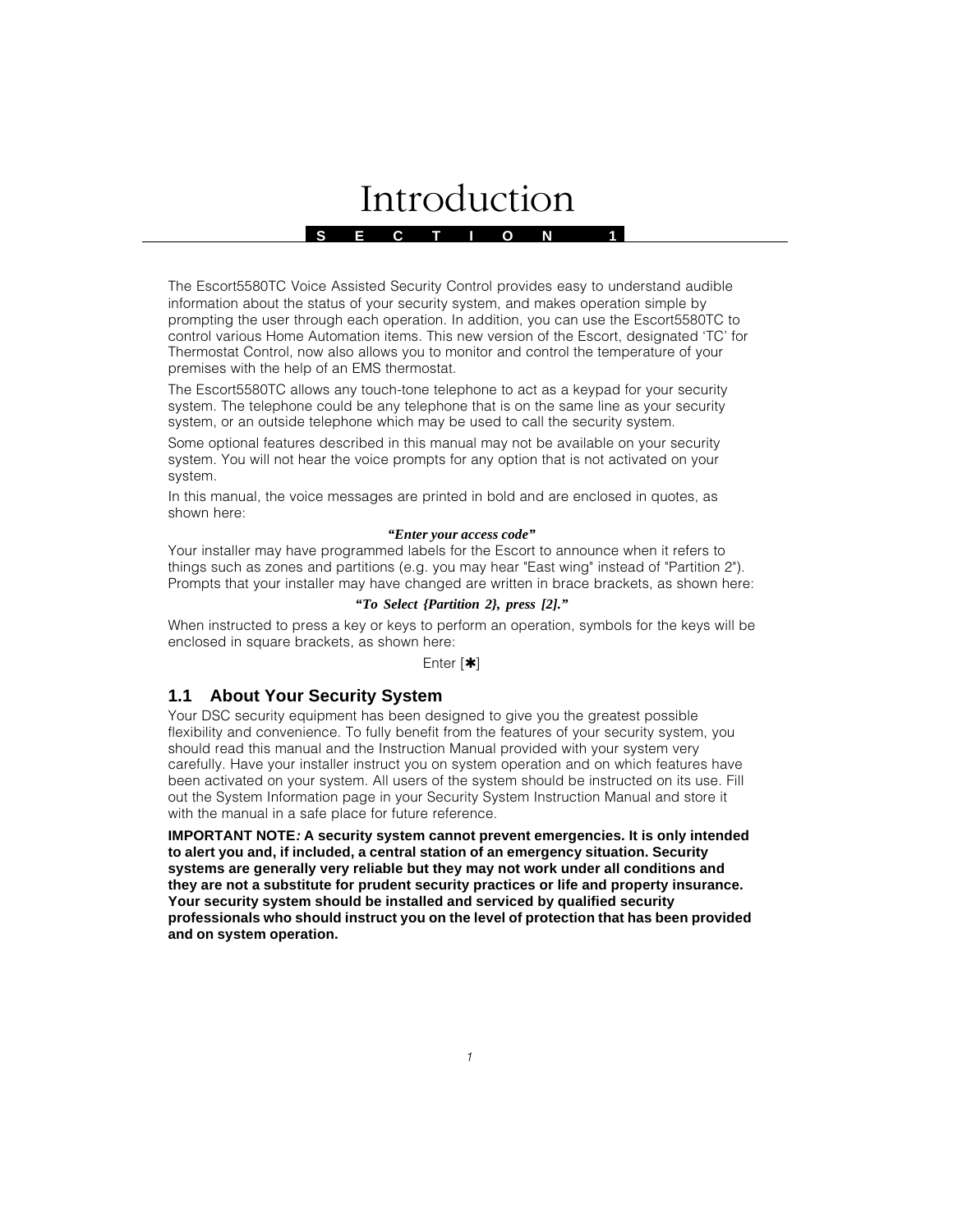

## **1.2 General System Operation**

Your security system is made up of a control panel, keypads, the Escort5580TC, various detection devices, and may have up to four EMS thermostats. The control panel will be mounted out of the way in a utility room or in the basement. The metal cabinet contains the system electronics, Escort5580TC Voice Assisted Security Control, fuses and stand-by battery. There is normally no reason for anyone but the installer or service persons to have access to the control panel.

The security system has several zones—areas (e.g. rooms) or barriers (e.g. doors, windows) of protection monitored by one or more detection devices (e.g. motion detectors, door contacts, glassbreak detectors or shock sensors).

The regular keypad is an important part of your security system. It is used to send commands to the system and to display system information. Even though a telephone and the Escort5580TC can be used to operate your system, the telephone will not automatically display or indicate system status or zones in alarm. Therefore, it is essential that a regular keypad be placed in a location that is accessible to all users of the security system, and that it be checked regularly for any changes in system status.

## **1.3 Access Codes**

When using a telephone to operate your security system, you will first have to enter a Telephone Access Code, and then use the same Access Codes you use with the regular keypad. The Master Code and other access codes programmed on your system work exactly as if you were using a regular keypad. Refer to your system's instruction manual for further information on access codes.

#### **NOTE: It is recommended that Duress Codes not be used with the Escort5580TC.**

## **1.4 Audio Help**

If your security system has an audio matrix module (PC59XX and intercom stations) connected to it, the Escort5580TC can provide step-by-step audio instructions through the intercom stations. You can access the help function in one of two ways, depending on how your installer has programmed the "Help" button on your keypads:

## **General Audio Help**

- 1.Press the "Help" function key on the keypad
- 2.The Escort5580TC will page all intercom stations.
- 3.Press the Page/Answer button on one of the stations (this button must be pressed within 5 seconds for the feature to work). This links the stations to the Escort5580TC. The Escort5580TC announces audio help prompts over the intercom stations.

## **Identified Audio Help**

- 1.Press the Help function key on the keypad
- 2.The Escort5580TC announces audio help prompts over the intercom station beside the keypad.

#### **NOTE: If a user is accessing the Escort locally over the telephone line, the Help function key will not work.**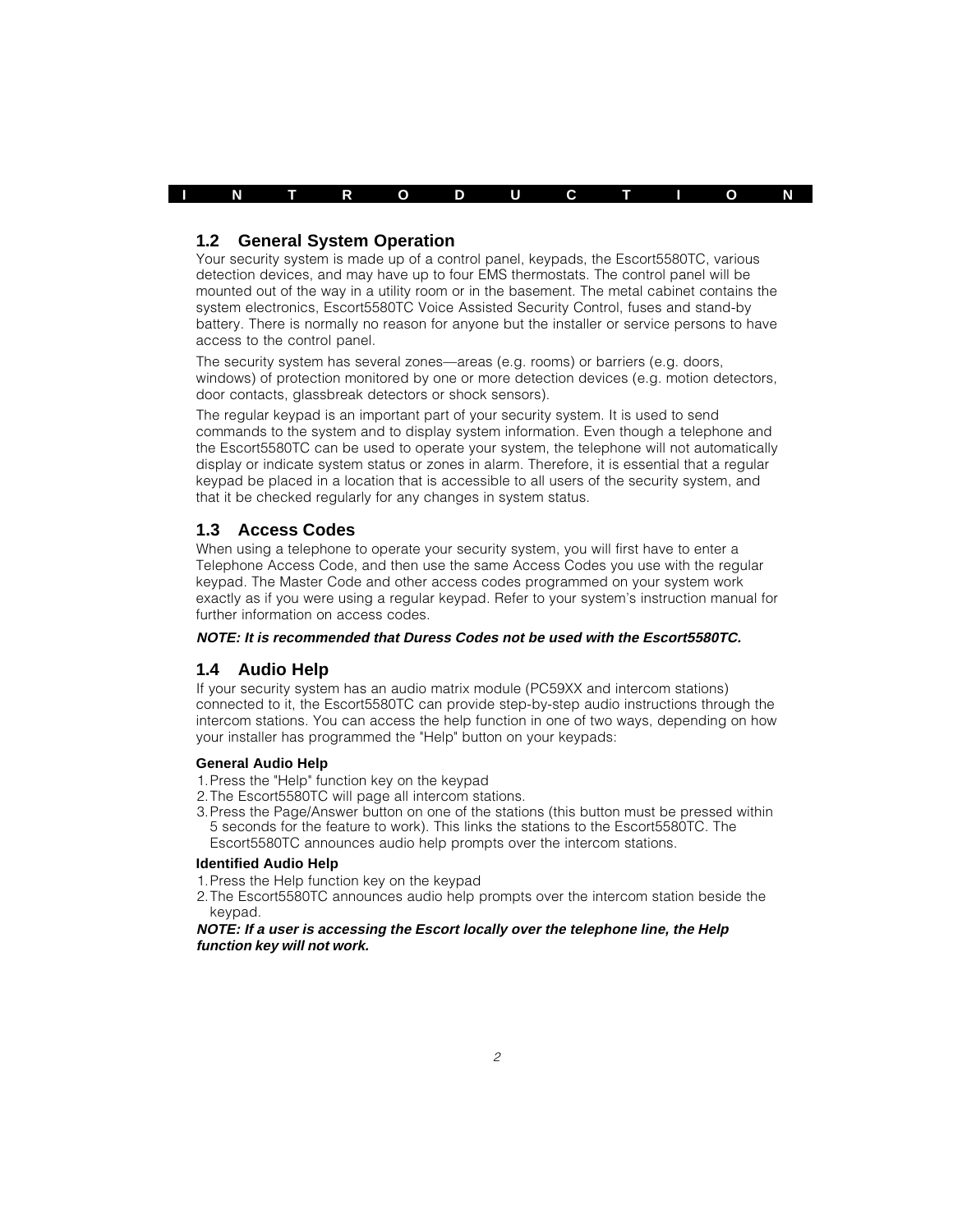# Accessing Your Security System

**S E C T I O N 2**

With the Escort5580TC you can use a telephone (touch-tone only) to access your security system. This can be done either from a telephone on the premises (Local Access), or from a telephone off the premises anywhere in the world (Remote Access).

# **2.1 Local Access**

Use this procedure to access your security system from a telephone that is on the same telephone line as your security system. No dial-in is necessary.

Pick up the telephone; you will hear a dial tone.

Enter your **Telephone Access Code**. The dial tone will stop and the system will announce:

*"Hello."*

The system will then prompt:

#### *"Enter your access code."*

Enter your [access code]. The system announces one or more messages to advise you of its status.

## **2.2 Remote Access**

From any touch-tone telephone, first dial the number of your premises. If your premises have more than one line, be sure to call the number of the same line on which your Escort5580TC has been installed. After a single ring, hang up, wait 10 seconds, and call again. On the second call, the system will answer after one or two rings and announce:

#### *"Hello."*

Now you must enter your **Telephone Access Code** within 10 seconds or the system will automatically hang up.

The system will then prompt:

## *"Enter your access code."*

Enter your [access code] within 20 seconds or the system will hang up. The system will also hang up if 3 incorrect access codes are entered.

Once an access code has been entered, the system will announce one or more messages to advise you of its status.

**NOTE: There is only one "Telephone Access Code". It is programmed by your installer. It is not the same as your system access code, which you also enter on your system keypad. More than one system access code may be programmed for use by different users of your system (see section 8—Programming Access Codes).**

# **2.3 Receiving Incoming Calls**

If the Escort5580TC is being used on the premises at the same time as someone calls you, the system will announce:

## *"Attention, you have an incoming call. To receive the call, press [#] now."*

To answer the incoming call, press [#]. To continue to use the Escort5580TC, don't press [#].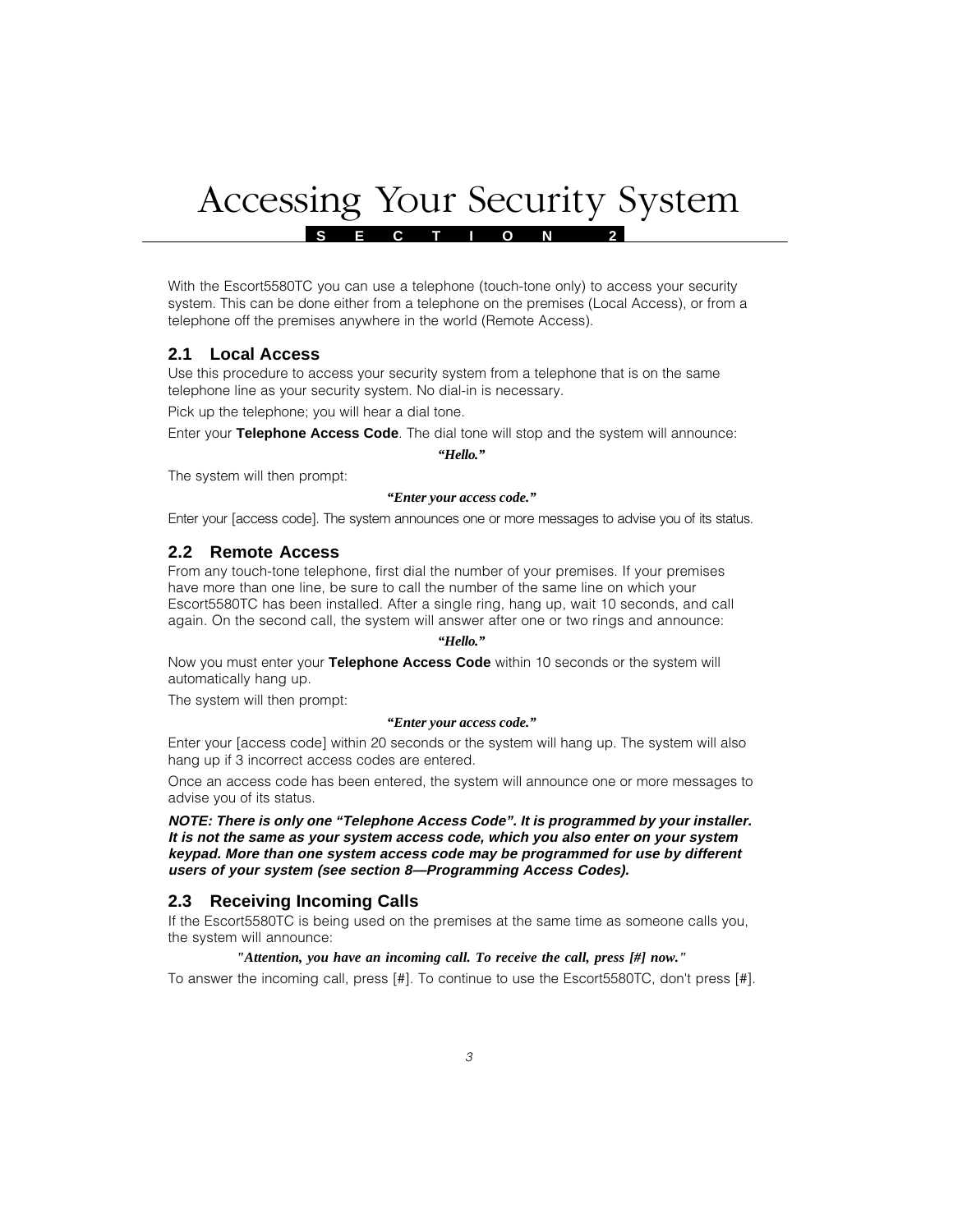**A C C E S S I N G Y O U R S Y S T E M**

## **2.4 What is a Partition?**

A partition is a group of zones which act independently of other groups of zones. Each partition acts as an independent alarm system. Partitions will have different access codes to arm and disarm them. The access codes assigned to one partition will not work on another partition. However, access codes can be assigned to more than one partition to allow someone to use one access code for several different partitions. Your installer will inform you how partitions and access codes have been assigned on your system.

**NOTE: If you have a multiple partition system, be sure to have your installer explain if your Escort5580TC has been enabled to control one or multiple partitions.**

## **2.5 If You Have a Multiple Partition System**

If you have a multiple partition system, the Escort may prompt you to select a partition after entering your access code (as in Section 2—Accessing Your Security System). You will have to select a partition only if:

· your Escort5580TC has been enabled to control multiple partitions

· the access code you enter has been programmed to access multiple partitions If both of these are the case, the system will prompt you to select a partition as follows:

## *"To Select {System}, press [1]."*

#### *"To Select {Partition 2}, press [2]."*

("{System}" in this case refers to Partition 1)

Press [1] through [8], to select a partition.

The system will announce the status of the selected partition.

#### **NOTE: Prompt words enclosed in brace brackets, "{ }," refer to labels. The system will announce the enclosed word by default unless it has been programmed to announce a specific label (e.g. you might hear "East Wing" instead of "{Partition 2}").**

# **2.6 Fire, Auxiliary and Panic Alarms**

Your installer may have set up your system so that you can send a Fire, Auxiliary or Panic alarm at the press of a button. If so, using your telephone, you can:

- send a Fire alarm by pressing and holding [1] on your telephone for 2 seconds
- send an Auxiliary alarm by pressing and holding [2] on your telephone for 2 seconds
- send a Panic alarm by pressing and holding [3] on your telephone for 2 seconds. Ask your installer for more information.

#### **NOTE: If the keypad lockout has been triggered by the entry of a number of incorrect access codes, the Fire, Auxiliary and Panic alarm buttons will not work.**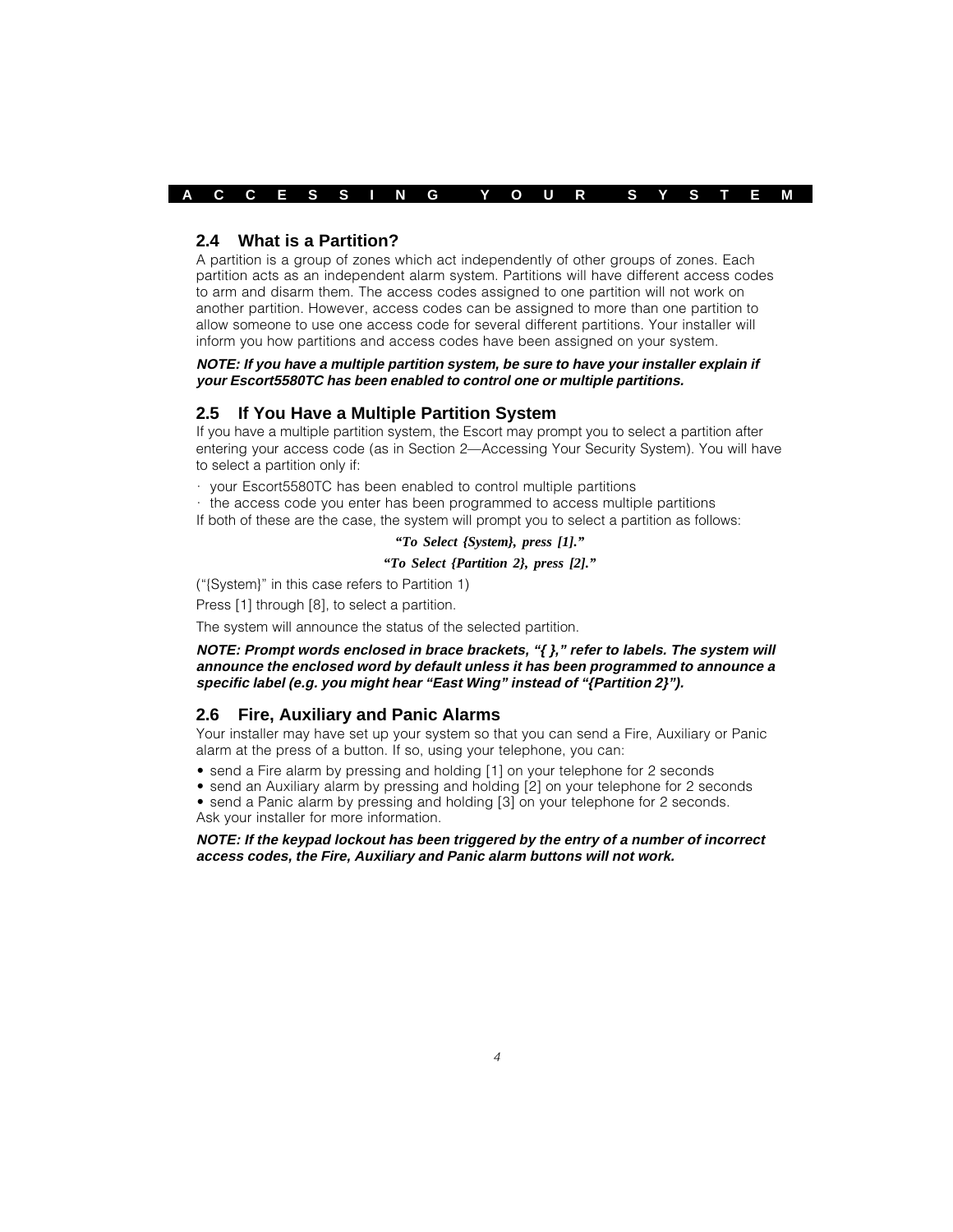# Arming and Disarming

**S E C T I O N 3**

With the Escort5580TC, you can use a telephone to arm your system/partition (so that alarms, or other devices, will be activated when a zone on your premises is breached, such as when an Entry-Exit Door is opened). This can be done either locally or remotely. Similarly, you can use a telephone to disarm the system/partition.

# **3.1 Away Arming**

## **NOTE: When arming your system/partition from a remote telephone, the system/ partition will automatically be armed in Stay mode. (See section 3.2, below.)**

Access your system (Section 2—Accessing Your Security System) and select a partition (Section 2.5—If You Have a Multiple Partition System).

If the system/partition is ready to be armed, the system will prompt:

### *"{System} is OFF.*

#### *To turn ON, enter your access code."*

Enter your [access code]. The system will then announce:

#### *"Turning {System} ON. Exit Delay in progress. To turn OFF, enter your access code."*

If the system/partition is not ready to be armed, the system will prompt:

#### *"{System} is open. {Zone XX} Secure before turning ON."*

When the **"Secure before turning on"** message is heard, ensure that any breached zones on the system/partition are secure (e.g. by closing any open doors that the system/partition monitors) before trying to arm the partition.

### **NOTE: Depending on the model of control panel you have, you may be able to toggle Stay/Away zones on or off after your system has been armed. See your system's Instruction Manual for more information.**

# **3.2 Stay Arming**

Stay Arming allows you to arm the system/partition and remain on the premises. When a system is stay armed, certain zones (Stay/Away zones) will not be armed, so that you can move freely in certain areas of the premises. Your installer should tell you which zones are Stay/Away zones. Stay Arming also cancels the Entry Delay (see the Instruction Manual of your control panel) on the Entry-Exit Doors so that an alarm will sound *immediately* if the Entry-Exit Door is opened.

When the system prompts:

## *"{System} is OFF.*

## *To turn ON, enter your access code."*

Activate the Stay Arming feature by pressing  $[4]$ . The system will then prompt:

## *"To turn the system ON without Entry Delay, press [9],"*

Press [9]. The system will prompt:

*"Enter your access code."*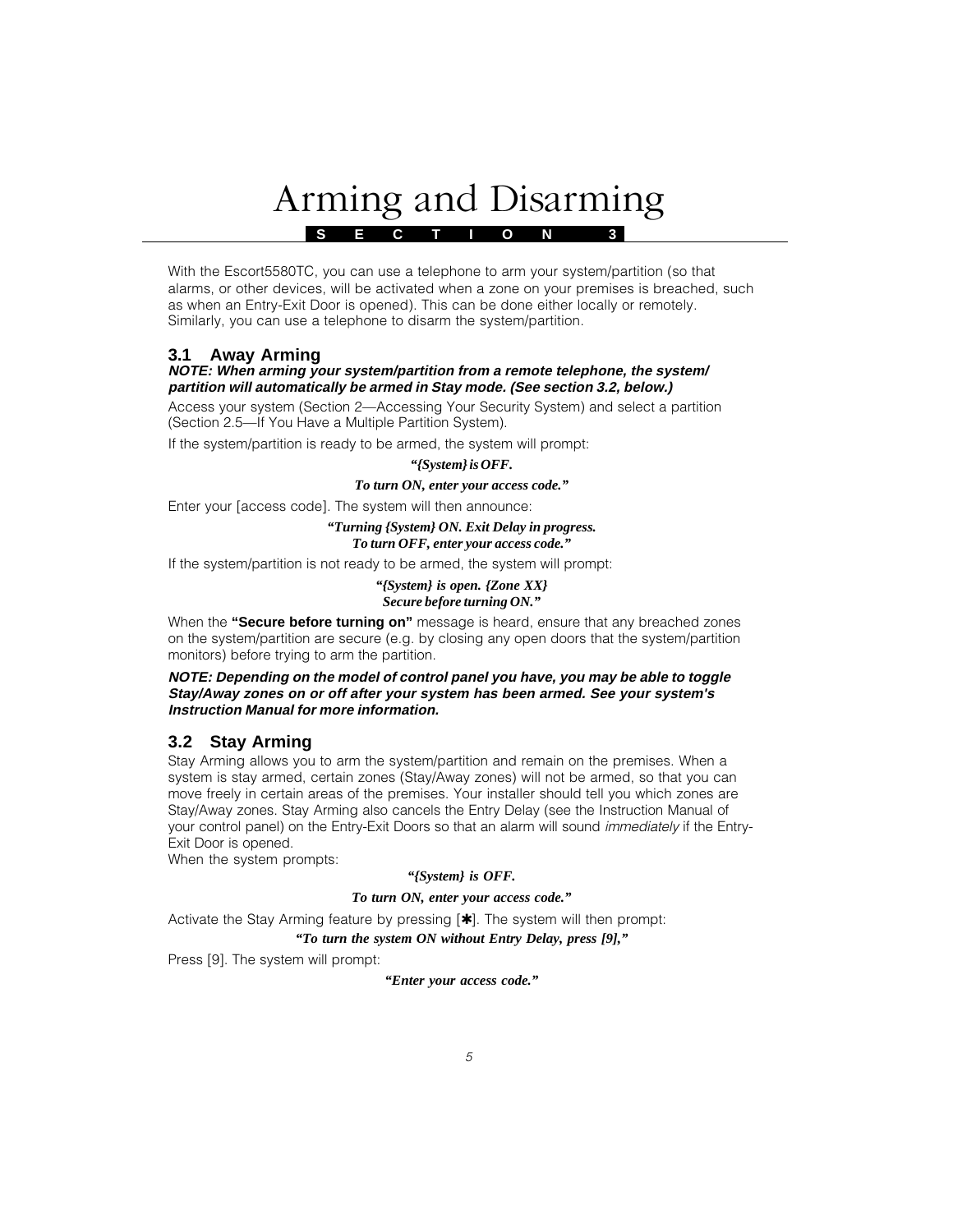

Enter your [access code]. The system announces:

#### *"Turning {System} ON without Entry Delay. Exit Delay in progress"*

After exit delay expires, the selected partition will now be armed in Stay Mode. Opening the entry-exit door will now sound an immediate alarm.

#### **NOTE: Depending on the model of control panel you have, you may be able to toggle Stay/Away zones on or off after your system has been armed. See your system's Instruction Manual for more information.**

## **3.3 Disarming**

**IMPORTANT NOTE: If you return to the premises and find that an alarm has occurred while you were away, it is possible that an intruder may still be on the premises. Do not enter the premises. Go to the nearest telephone and contact the authorities.**

To disarm your system/partition, first access the system (Section 2—Accessing Your Security System) and select a partition (Section 2.5—If You Have a Multiple Partition System).

If the selected partition is armed, the system prompts:

#### *"{System} is on. To turn off, enter your access code."*

Enter your [access code]. The system announces:

#### *"{System} is off."*

If there were no alarms while the system/partition was armed, the system announces:

#### *"No alarms in memory."*

If there were any alarms when the system/partition was armed, the system can announce how many there were and which zones were breached (see Section 3.5—Alarm Memory).

When the system/partition is disarmed, additional messages may be announced to advise you of its status, or to allow you to select another partition.

## **3.4 If An Alarm Sounds While You Are Home**

There are two possible types of alarm, a Fire Alarm and an Intrusion Alarm. Each can have its own distinctive tone. Your immediate response will depend on which has been sounded. You should have these responses planned ahead of time.

#### **• Fire Alarm**

Your installer will inform you if fire detection equipment has been installed and activated on your system.

Fire alarms will sound with a pulsing tone. If a fire alarm sounds, follow your emergency evacuation response plan immediately. Refer to the guidelines for Family Escape Planning (Section 8.2) at the back of this manual to construct your response plan.

#### **NOTE: Delay fire zones will not go into alarm while the Escort5580TC is being accessed.**

#### **• Intrusion Alarm**

Intrusion alarms will sound with either a continuous or pulsed tone (ask your installer). If an intrusion alarm sounds, an intruder may still be on the premises. Go to a safe place immediately. If you are certain that the premises are safe, you can silence the alarm by disarming the system.

If the alarm was unintentional, notify your central station and/or the local authorities immediately to prevent an unnecessary response.

You can determine the cause of an alarm by reviewing the alarm memory (see Section 3.5— Alarm Memory). Once the alarm has been cleared (i.e. zones secured) and the system disarmed, your system/partition can be re-armed.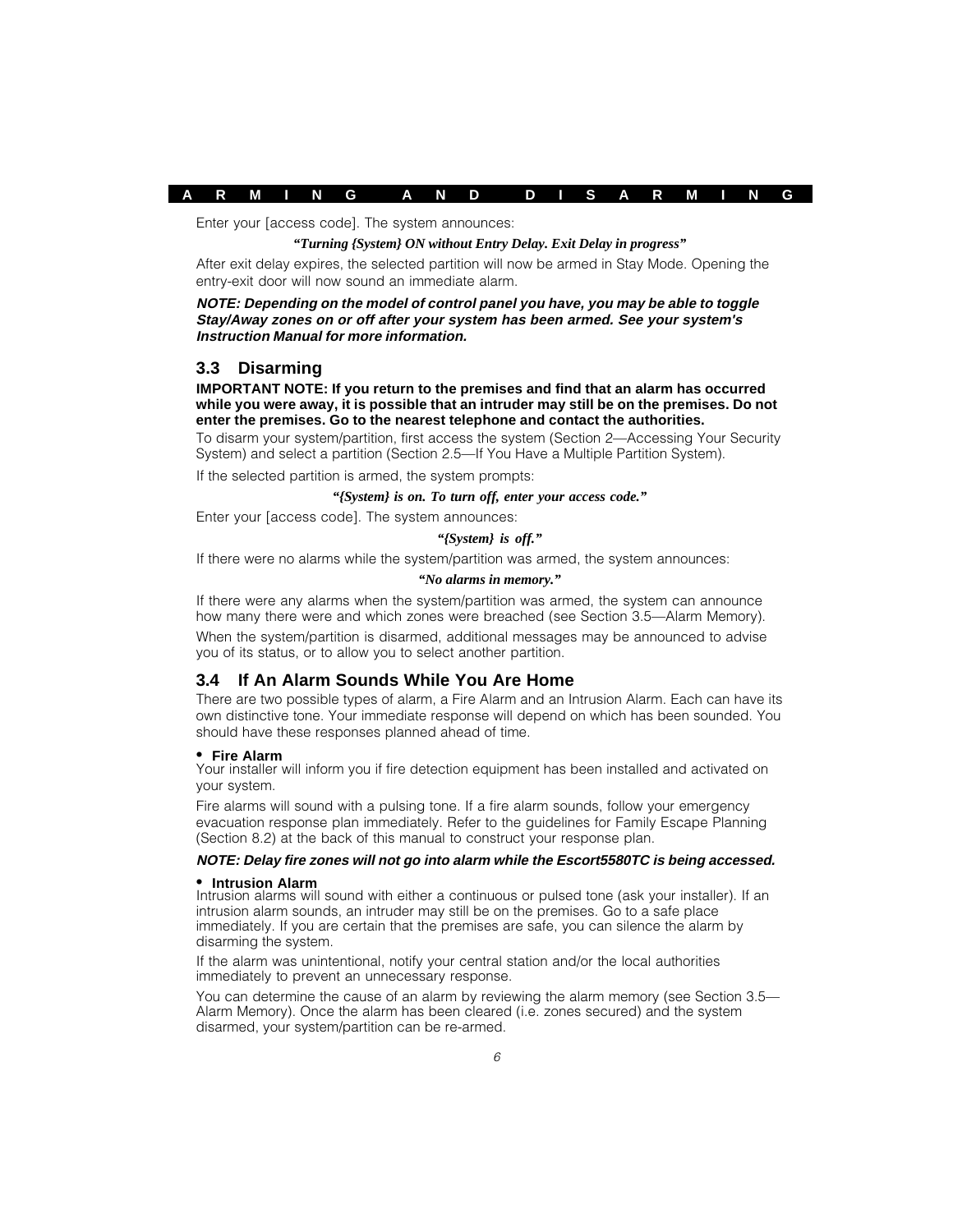## **A R M I N G A N D D I S A R M I N G**

### **3.5 Alarm Memory**

Your system will record any alarms that occurred while the system/partition was armed. If an alarm occurred while the system/partition was armed, upon disarming it the following message will be announced:

#### *"There are (number) alarms in memory: {Zone XX}."*

To hear again the zones that went into alarm, press  $[\star]$ . The system will prompt:

#### *"For Alarm Memory, press [3]."*

Press [3], and the system will indicate the zones in Alarm Memory:

#### *"There are (number) alarms in memory, {Zone XX}.*

#### *To exit, press [#]."*

When finished reviewing the zones in alarm memory, press [#] to return to the other system status messages.

## **3.6 Bypassing Zones**

Zones may be bypassed when access is required to part of a protected area while the system/partition is armed. Once a system is armed, bypassed zones will not trigger an alarm when they are breached.

You can only set a zone to be bypassed while the system is disarmed.

To bypass zones, first access the security system (Section 2—Accessing Your Security System) and select a partition (Section 2.5—If You Have a Multiple Partition System).

The system will prompt:

#### *"{System} is OFF.*

#### *To turn ON, enter your access code.*

#### *For options, press [*✱*]."*

Press [✱]. The system will announce the list of System Options. The system prompts:

#### *"For Zone Bypassing, press [1]."*

Press [1].

If your system requires that you enter an access code to bypass zones, the system will prompt:

#### *"Enter your access code."*

Enter your [access code].

The system will announce the Zone Bypass menu:

#### *"There are (number) zones bypassed: {Zone XX}, etc... To exit, press [#]."*

To bypass a zone, enter the one- or two-digit zone number. The system will announce:

#### *" There are (number) zones bypassed: {Zone XX}, etc..*

#### *To exit, press [#]."*

You can now arm the system/partition at any time (see Section 3.1—Away Arming) and the zone(s) you selected will be bypassed. Zone bypasses are automatically removed each time the system/partition is disarmed and must be reapplied before the next arming. For security reasons, your installer may program your system to prevent the bypass function from affecting certain zones.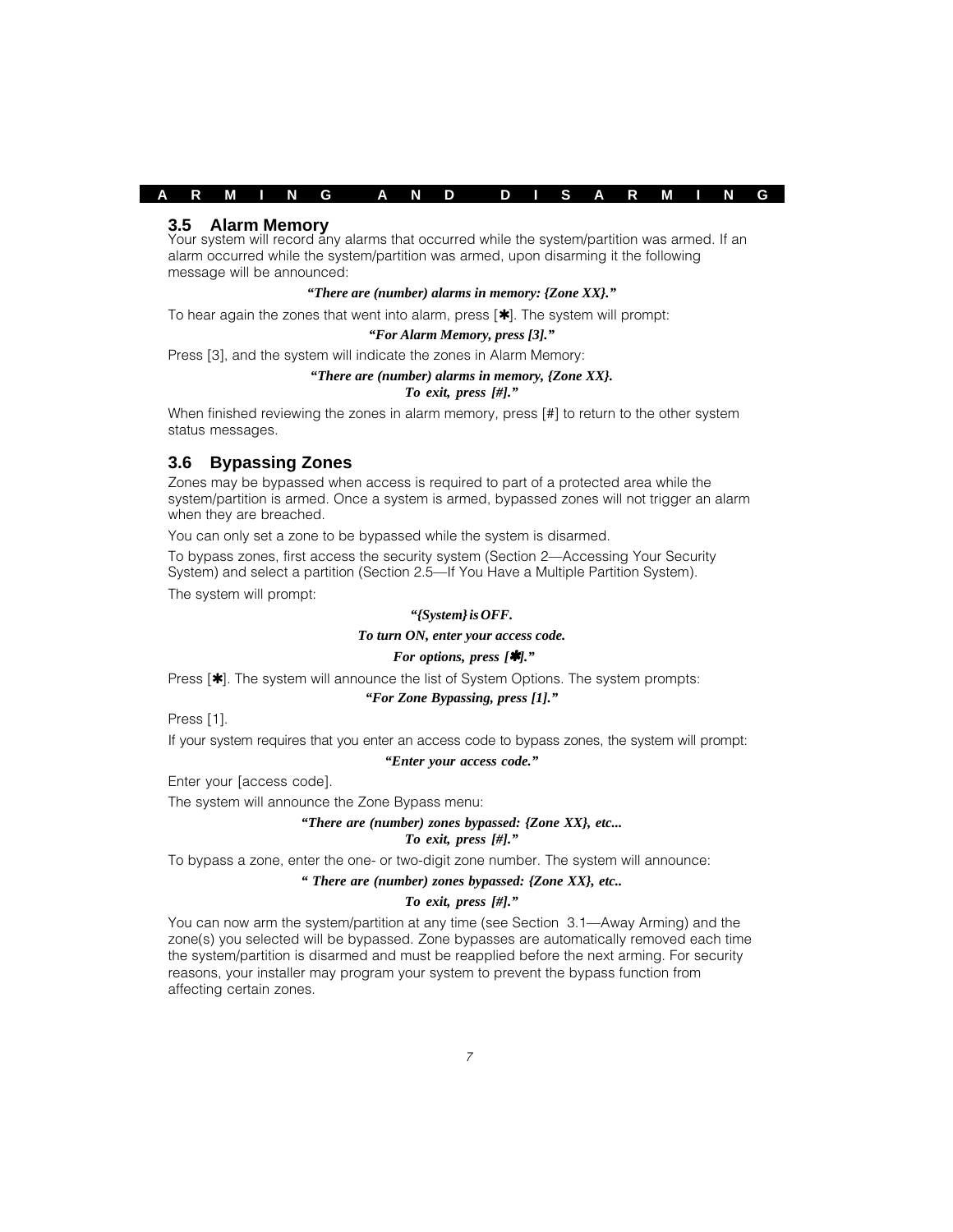# **Solutions** Trouble Conditions

**S E C T I O N 4**

The control panel continuously monitors a number of possible trouble conditions. If one or more of these conditions occur, the regular keypad will beep twice every ten seconds. There is no indication on a telephone until the system is accessed.

To hear the trouble conditions present on your system/partition disarm the system (depending on the control panel you have, your system may allow you to enter the Trouble menu without first disarming the system/partition).

Access the security system (Section 2—Accessing Your Security System) and select a partition (Section 2.5—If You Have a Multiple Partition System).

Press [ $\star$ ]. You will hear the prompt:

## *" For System Troubles, press [2]."*

Press [2] and the system will announce one or more of the trouble conditions from the list below, if any are present. If no trouble conditions are present, the system will announce:

#### *" There are NO System Troubles.*

### *To exit, press [#]."*

The following describes the various trouble conditions that your system might announce:

| Announcement:                                 | Problem and how it should be addressed:                                                                                                                                                                                                                                                             |
|-----------------------------------------------|-----------------------------------------------------------------------------------------------------------------------------------------------------------------------------------------------------------------------------------------------------------------------------------------------------|
| "Service is required"                         | If this message and no other trouble condition is announced, call for<br>service.                                                                                                                                                                                                                   |
| "AC Power Trouble."                           | Electrical power to the system has been interrupted. Check your fuse<br>box or circuit breaker to ensure that the electricity supply for the system<br>is on. If this does not correct the problem, call for service.                                                                               |
| "Phone line trouble."                         | Your system has detected a problem with the telephone line. If this<br>problem does not correct itself, or happens frequently, call for service.                                                                                                                                                    |
| "Communication trouble."                      | Your system has been unsuccessful in communicating an event to your<br>central station. If you hear this message, call for service immediately.                                                                                                                                                     |
| "Zone Fault, press [5]."                      | Your system has detected a Zone Fault on one or more zones. Press [5],<br>and the system will announce which zones have a fault. If you are<br>unsure of how to clear a zone fault, call for service.                                                                                               |
| "Zone tamper, press [6]."                     | Your system has detected a Zone Tamper on one or more zones. Press<br>[6] and the system will announce which zone(s) have tampers. If you<br>are unsure how to clear the zone tamper, call for service.                                                                                             |
| "Device low battery,<br>pres[7]."             | Your system has detected that one or more of the wireless devices on<br>the system has a low battery. Press [7], and the system will announce<br>which devices have a low battery. Change the relevant batteries. If this<br>does not correct the problem, call for service.                        |
| "The time and date are<br><i>incorrect.</i> " | If all power to the system is interrupted (AC and battery), the<br>system clock and date will need to be reset. Press [*], then [6], and<br>the system will provide prompts for you to enter the time and date. If<br>you are unsure of the cause of the system power failure, call for<br>service. |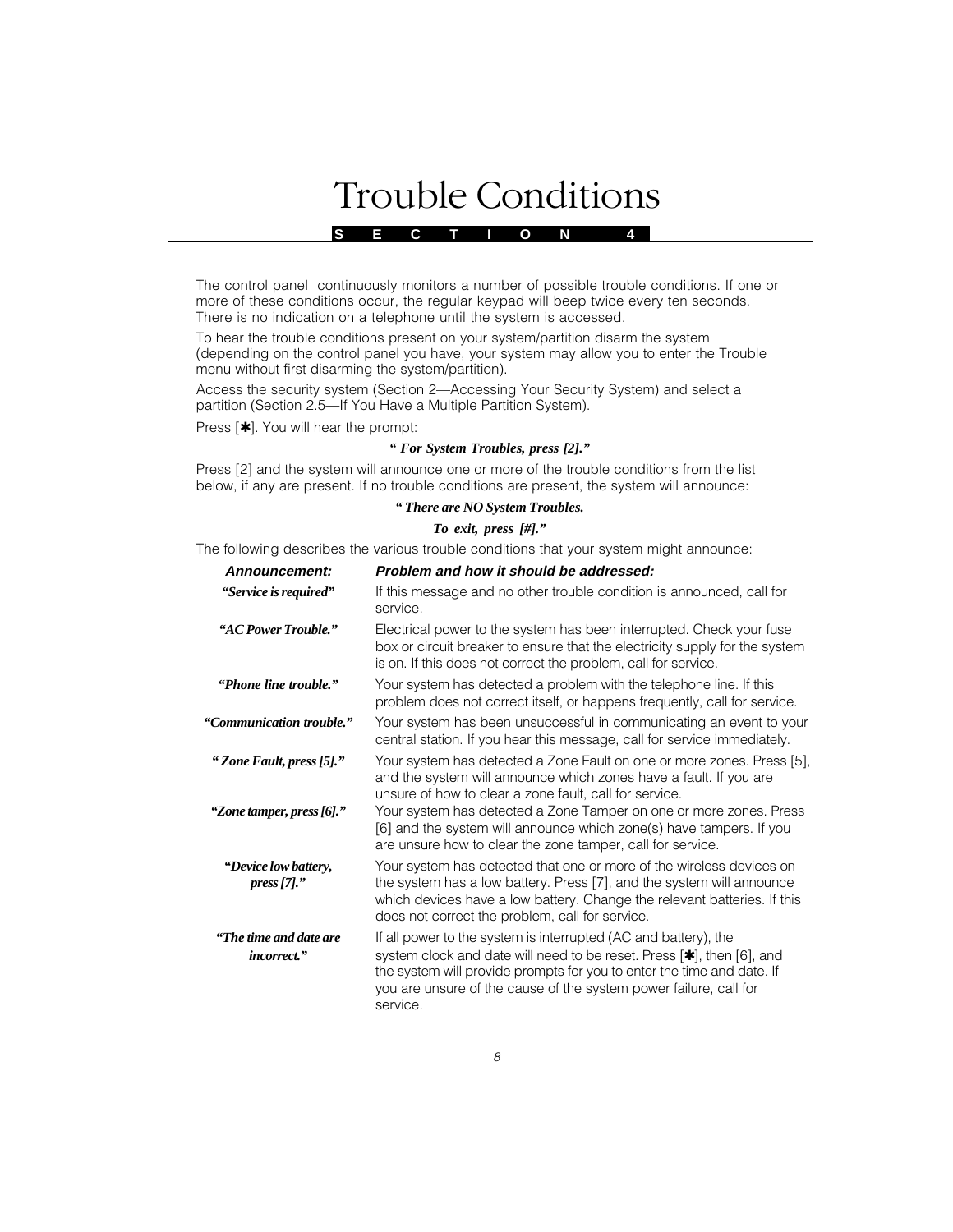# Setting Escort5580TC Options

**S E C T I O N 5**

# **5.1 Setting The Time and Date**

With the system disarmed (Section 3.3—Disarming), access the security system (Section 2— Accessing Your Security System) and select a partition (Section 2.5—If You Have a Multiple Partition System).

Press [ $\star$ ]. You will hear the prompt:

*" For Special Functions, press [6]."*

Press [6]. The system will prompt:

*" Enter your Master Code."*

Enter the Master Code. The system will prompt:

#### *" For Time And Date, press [1]."*

Press [1]. The system announces the current time and date, and then prompts:

*"To change the time, press [1]. To change the date, press [2]. To exit, press [#]."*

You may either:

 $\cdot$  Press [1] to change the time. The system will prompt:

*" Enter four digits for 24-hour time."*

Enter the time in 24-hour clock format: 00 to 23 for the hour, and 00 to 59 for the minute.

 $-0r-$ 

· Press [2] to change the date. The system will prompt:

*" Enter six digits for the month, day, and year."*

Enter 01 to 12 for the month, 01 to 31 for the day, and 00 to 99 for the year.

Upon programming information into either of these two sections the system will again announce the Time and Date menu.

# **5.2 Volume Control**

The volume of the system messages/prompts can be controlled with this feature.

With the system disarmed (Section 3.3—Disarming), access the security system (Section 2— Accessing Your Security System) and select a partition (Section 2.5—If You Have a Multiple Partition System).

Press [✱]. You will hear the prompt:

*" For Special Functions, press [6]."*

Press [6]. The system will prompt:

*" Enter your Master Code"*

Enter the Master Code. The system will prompt:

*" For Volume Control, press [2]."*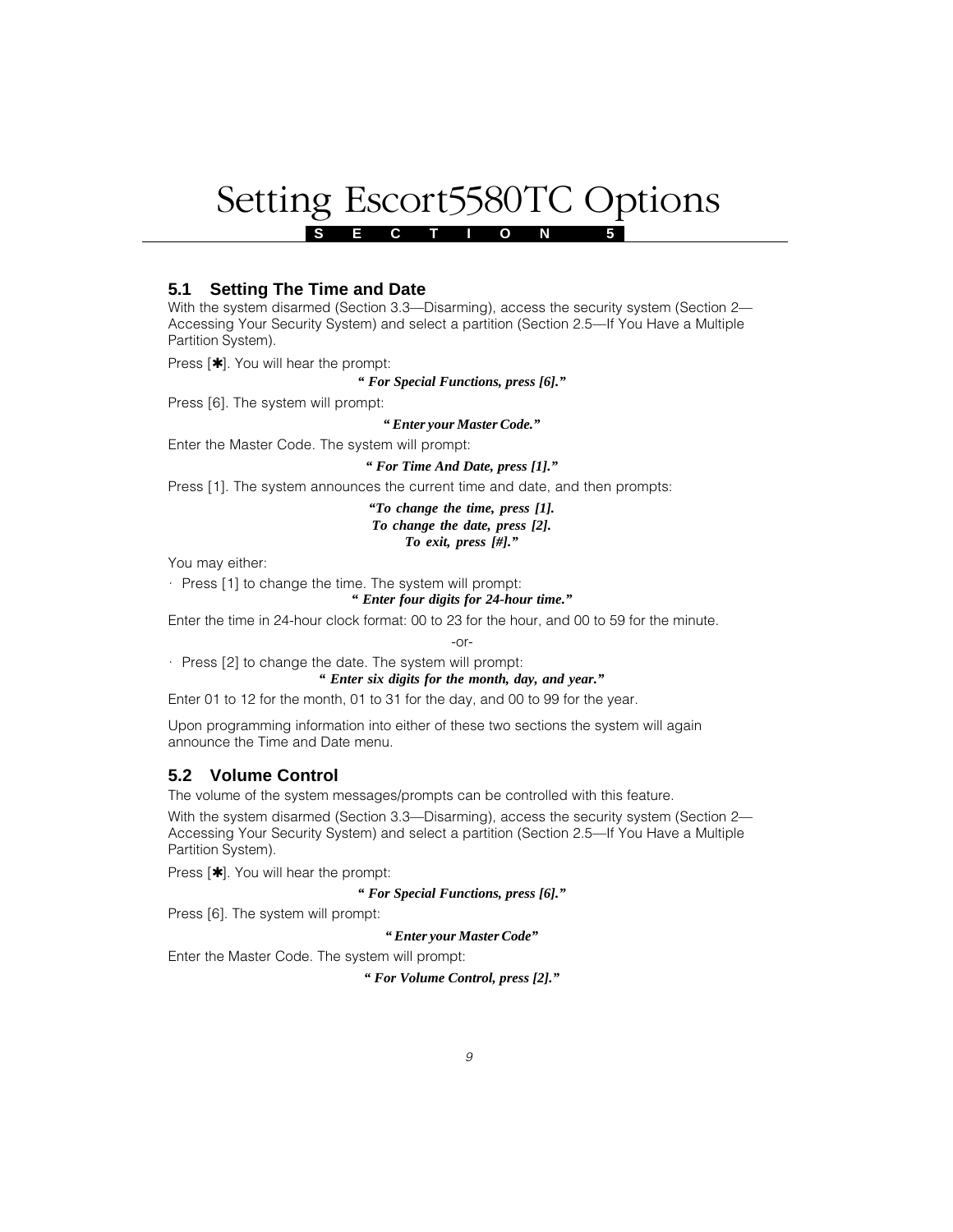Press [2]. The system will then announce the current volume setting in one of three ways:

*" Volume is low. To change volume, press [1]."*

#### *"Volume is Medium. To change volume, press [1]."*

### *" Volume is high. To change volume, press [1]."*

Press [1] to toggle through the volume levels until the desired volume is selected. Press [#] to return to the Special Functions menu.

## **5.3 Speech Rate Control**

The speech rate of the system messages/prompts can be controlled with this feature.

With the system disarmed (Section 3.3—Disarming), access the security system (Section 2— Accessing Your Security System) and select a partition (Section 2.5—If You Have a Multiple Partition System).

Press [ $\star$ ]. You will hear the prompt:

#### *" For Special Functions, press [6]"*

Press [6]. The system will prompt:

#### *" Enter your Master Code"*

Enter the Master Code. The system will prompt:

### *" For Speech Rate control, press [3]"*

Press [3]. The system will then announce the current speech rate in one of two ways:

#### *"Speech rate is fast. To change speech rate, press [1]."*

## *"Speech rate is slow. To change speech rate, press [1]."*

Press [1] to toggle between the speech rates until the desired rate is selected. Press [#] to return to the Special Functions Menu.

# **5.4 Door Chime Feature**

When the Door Chime feature is enabled, a series of beeps will sound from the system's keypads when certain specified zones are opened or closed. Your installer will inform you if the Door Chime feature is enabled, and which zones on the system will activate the chime.

The Door Chime feature can be used to indicate the openings and closings of a door, such as a back door that is not always in sight.

To enable the Door Chime feature you should first disarm your system (Section 3.3— Disarming; depending on the control panel you have, your system may allow you to enable the Door Chime feature without first disarming the partition). Access the security system (Section 2—Accessing Your Security System) and select a partition (Section 2.5—If You Have a Multiple Partition System).

Press  $[\star]$ . You will hear the prompt:

#### *" For Door Chime control, press [4]."*

Press [4]. You will hear one of the following:

## *"Door Chime is ON/OFF"*

To turn the door chime on or off, press [4] again. To exit, press [#].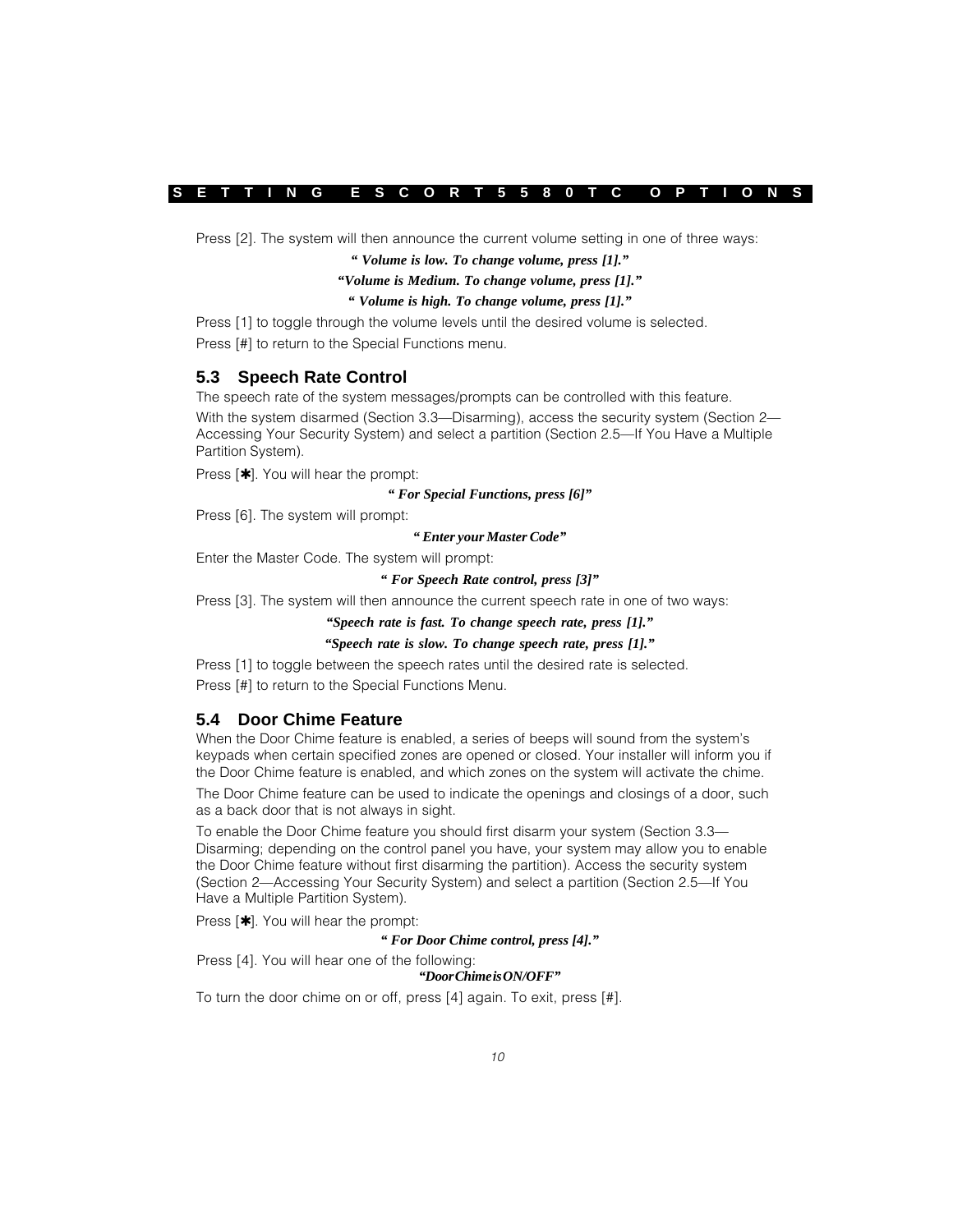# **Home Automation**

**S E C T I O N 6**

The Home Automation feature allows you to control items (i.e. devices such as lights, appliances, etc.) with your security system. In addition, if one or more EMS thermostats are installed, temperature can be controlled as well.

Each item on your system may have been assigned to follow one or more preprogrammed schedules by your installer. For example, lights can be turned on and off at certain times of the day, and on certain days of the week. Scheduling can be used to give the premises the occupied appearance while you are away. Your installer should provide you with a list of which items have been programmed to follow which schedules, and the times that each schedule will follow. By knowing their schedules you will know when the various items on your system can be activated.

## **NOTE: Brief AC power loss may cause incorrect output states for the X-10 modules.**

In addition to items, you may have one or more thermostats on your system. The thermostats control the premises temperature according to temperature ranges called Occupancy Settings. Each thermostat can have up to four different Occupancy Settings, each of which can be assigned to follow one or more schedules. The schedules are programmed by your installer (see Section 6.6—Thermostat Control).

To have schedules programmed or modified, contact your installer.

# **6.1 How to Access the Home Automation Menu**

You can access the Home Automation menu when your system is either armed or disarmed. To use this menu, first access the security system (Section 2—Accessing Your Security System) and select a partition (Section 2.5—If You Have a Multiple Partition System).

Press [✱]. The system will prompt:

## *"For Automation Control and User Programming, press [5]."*

Press [5]. The system will prompt you with the Home Automation menu:

*"For Automation Control, press [1]. For Temperature Control press [2] For User Programming, press [3]. To exit, press [#]."*

# **6.2 How to Use the Item Control Menu**

From the Home Automation menu, press [1]. The system may prompt you to enter your access code. The system will then prompt you with the Item Control menu. This menu allows you to choose individual items (devices which are controlled by Home Automation) and to turn them ON or OFF:

| <b>Item Control Menu</b>   | <b>Function</b>                        |
|----------------------------|----------------------------------------|
| "{Item $XX$ }."            | Indicates the item or device selected. |
| "To turn ON, press $[1]."$ | Turns ON the item.                     |
| "To turn OFF, press [2]."  | Turns OFF the item.                    |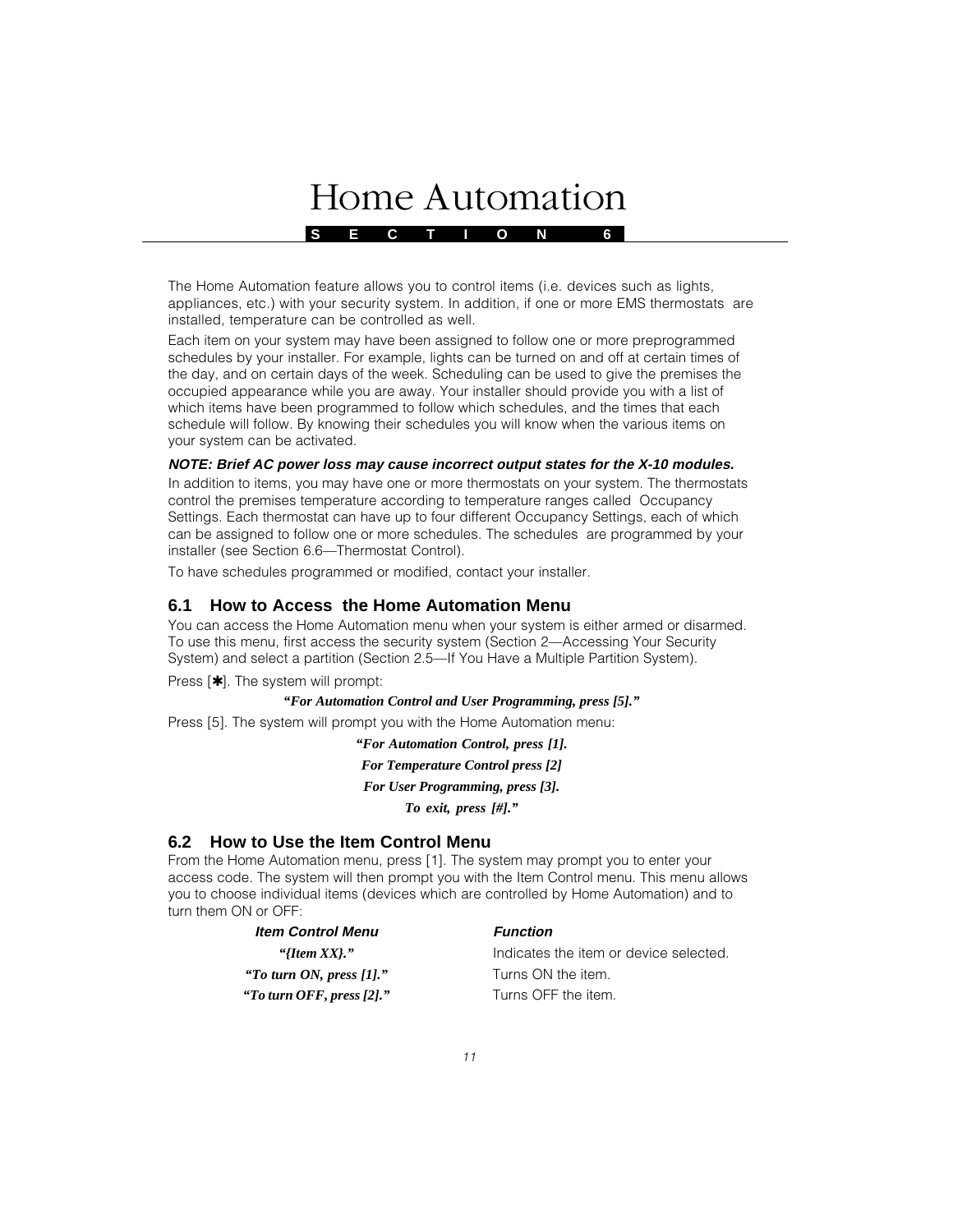|  |  |  | HOME AUTOMATION |  |  |  |  |  |  |  |  |  |  |
|--|--|--|-----------------|--|--|--|--|--|--|--|--|--|--|
|--|--|--|-----------------|--|--|--|--|--|--|--|--|--|--|

| "For the next item, press [5]."                |
|------------------------------------------------|
| "For the previous item, press $[6]$ ."         |
| "To select item using item number, press [7]." |

Advances to the next item.

**Skips back to the previous item.** 

Lets you select another item by keying in its 2-digit number.

*"To exit, press [#]."* Returns to the Home Automation menu.

### **Dimming**

The Dimming feature allows you to increase or decrease the brightness of an item, usually a light.

## **NOTE: This feature will only be enabled on items capable of dimming.**

Items which have this feature enabled will have extra options in the Item Control menu. Only items with the Dimming feature enabled will have these options. If such an item is selected in the Item Control menu the system will announce the menu above with the addition of the following:

| <b>Item Control Menu</b>  | <b>Function</b>           |
|---------------------------|---------------------------|
| "To increase, press [3]." | Increases the brightness. |
| "To decrease, press [4]." | Decreases the brightness. |

**NOTE: The Escort5580TC allows [F], [A], and [P] alarms to be sent by holding down [1], [2], or [3], respectively, for two seconds. For this reason, do not hold down the [3] key to increase the brightness of an item. Press the [3] key in short intervals instead.**

# **6.3 Mode Control**

Modes give you control over groups of items and/or thermostat occupancy settings. When a mode is turned ON, each of the items/thermostat occupancy settings will automatically operate according to the schedule(s) assigned to them. For example, your installer may have programmed one of the modes as a {Vacation mode} that you can turn on to activate premises lights and thermostats while you are away.

Your installer should provide you with a list of the items/occupancy settings that have been assigned to each mode (if any modes are used). Your system has a maximum of 8 modes available.

## **NOTE: it is important to differentiate a "Mode" from a "Thermostat Mode" as defined in Section 6.6—Temperature Control.**

To operate items/thermostats according to modes, you must access the Mode Control menu.

To do this, first access the Home Automation menu, then press [2]. The system will prompt you with the following:

| <b>Mode Control Menu</b>                        | <b>Function</b>                                  |
|-------------------------------------------------|--------------------------------------------------|
| "{Mode XX} is OFF/ON."                          | Indicates whether the current mode is ON or OFF. |
| "To change, press $[1]$ ."                      | Press [1] to toggle the mode ON or OFF.          |
| "For the next Mode, press [2],"                 | Press [2] to advance to the next mode.           |
| "For the previous Mode, press [3]."             | Press [3] to skip back to the previous mode.     |
| "To exit, press $\left[\frac{\mu}{r}\right]$ ." | Press [#] to return to the Home Automation menu. |

Use this menu to select any mode you want, and to turn it ON/OFF.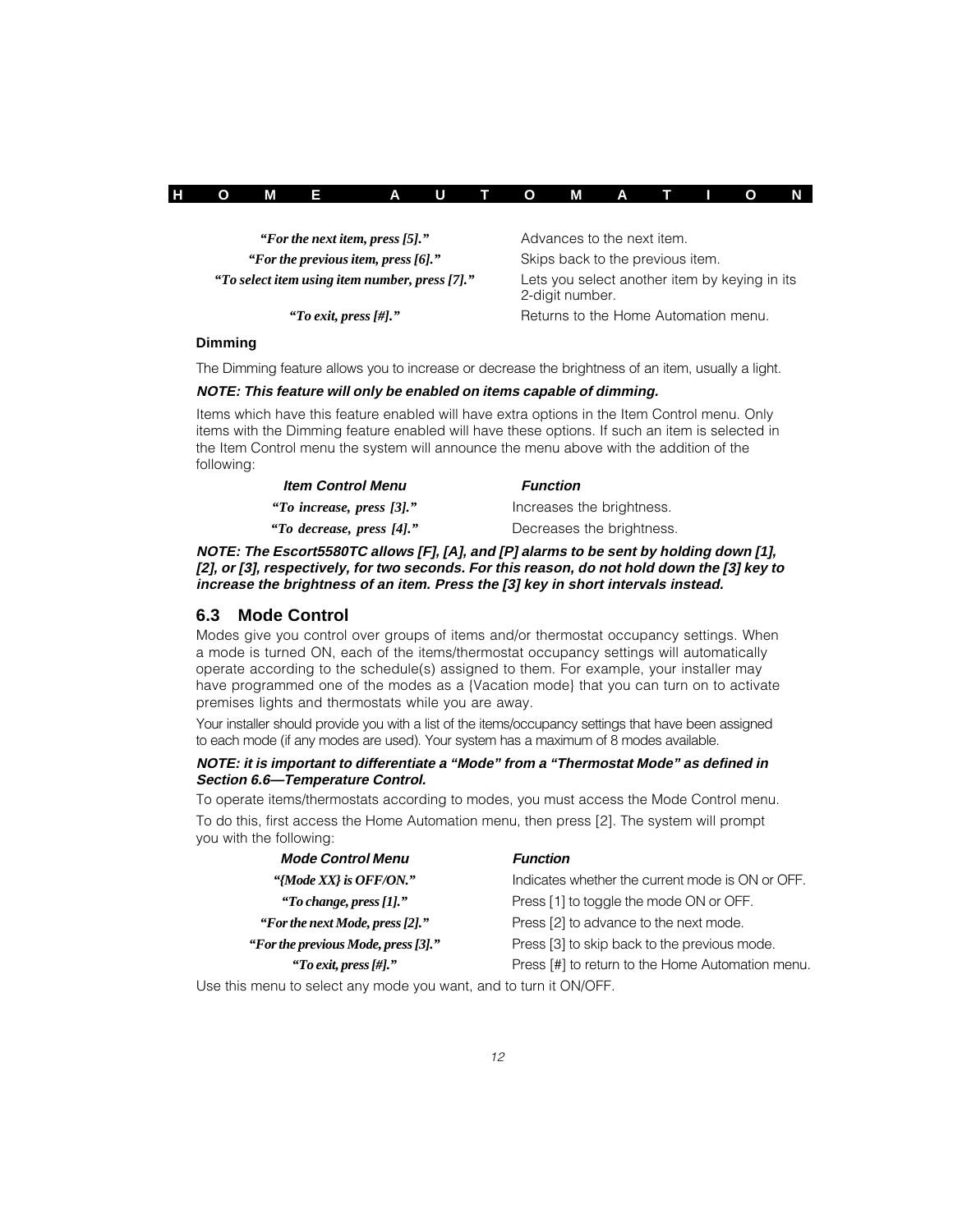

## **6.4 Global Item Control**

Certain devices controlled by your system may be defined by your installer as Global Items. These items can be controlled together with a single command. For example, all of the lights on the premises may be all programmed as Global Items. You could then turn all the lights on or off at once. Your installer will inform you which automation items on your system are Global Items.

From the Home Automation menu, select Global Item Control by pressing [3]. The system will prompt you with the following:

> *"To turn Global Items ON, press [1]. To turn Global Items OFF, press [2]. To exit, press [#]."*

## **6.5 Output Control Feature**

The Output Control feature allows you to activate a programmable output on the main alarm control panel. This output can be used to temporarily open magnetically locked doors, or perform any function that requires a pulse of voltage to operate it. Up to 4 different output controls are available. Each can be programmed by your installer to activate a variety of devices. Ask your installer for more details.

You may activate an Output Control while the system is armed or disarmed. Access the security system (Section 2—Accessing Your Security System) and select a partition (Section 2.5—If You Have a Multiple Partition System).

Press [ $\star$ ]. You will hear the prompt:

*" For {Output Control}, press [7]."*

Press [7]. You will hear the prompts:

*"For {Output Control 1}, press [1]."*

*"For {Output Control 2}, press [2]."*

*"For {Output Control 3}, press [3]."*

## *"For {Output Control 4}, press [4]."*

Press the key corresponding to the Output Control you want to activate.

If an access code is required, you will hear the prompt:

#### *"Enter your access code"*

Enter your [access code]. The system will announce:

#### *"{Output Control} in progress"*

The system will return to the main menu.

## **6.6 Temperature Control**

Your installer may have connected one or more EMS thermostats to your security system. This will give you control over your premises' indoor temperature locally or remotely from any Touch-Tone telephone. The thermostat adjusts the temperature by controlling heating and/or cooling devices. By means of voice prompts your system can announce either indoor or outdoor temperatures (outdoor temperature, only if an outdoor sensor is attached).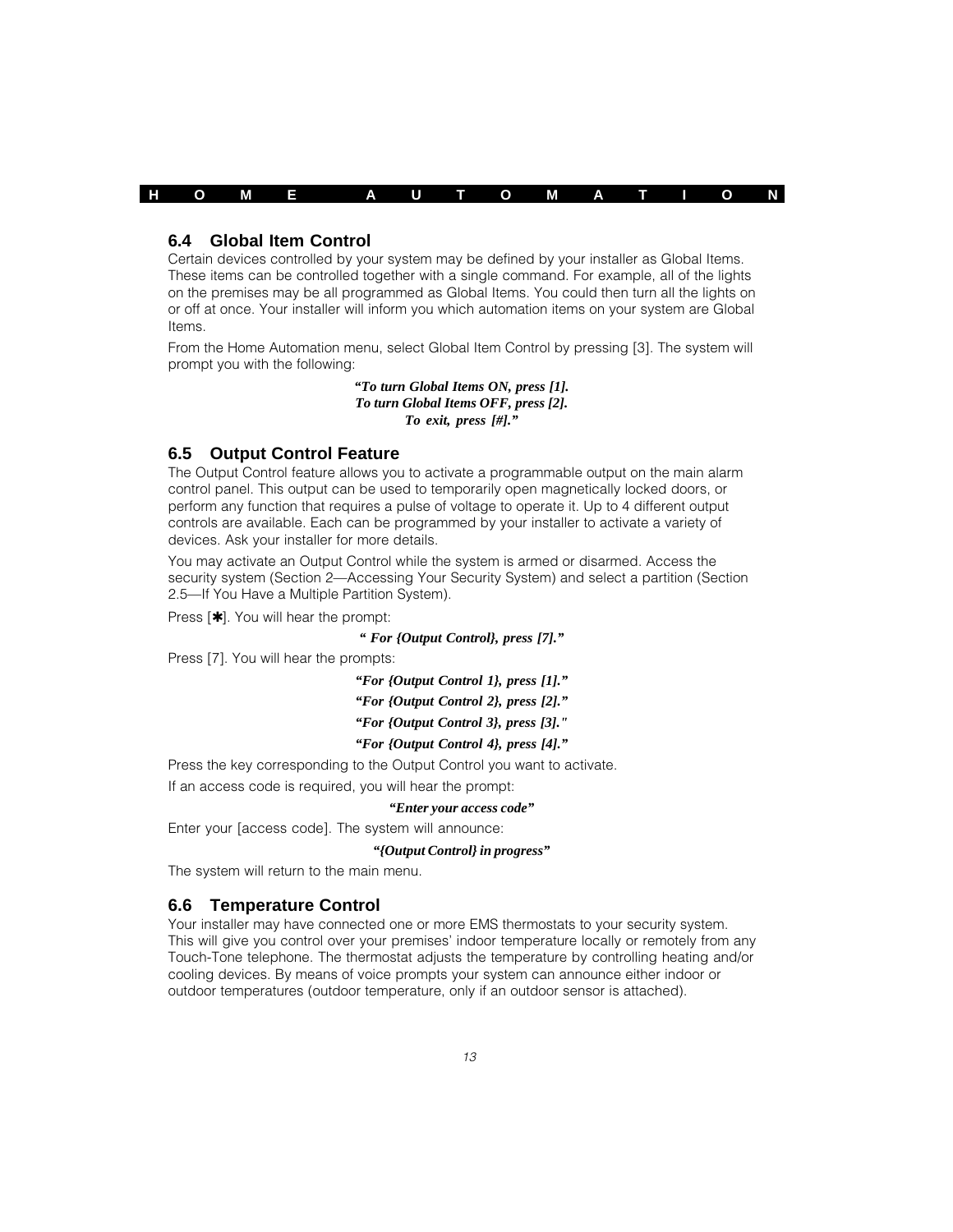Each thermostat has four different Occupancy Settings: Day Setting, Night Setting, Auxiliary Setting, and Away Setting. For each Occupancy Setting, you can set a specific temperature range to be followed by the thermostat. Similar to items, each Occupancy Setting can be assigned by your installer to follow one or more schedules. Thus, you can program your thermostat to maintain different temperatures according to different schedules.

#### **NOTE: Once a thermostat is in emergency heat mode, you must exit that mode at the thermostat before any settings can be changed through the Escort.**

As with items, your installer can program an Occupancy Setting to operate when a mode is turned ON (see Section 6.3—Mode Control). Your installer can assign each Occupancy Setting to one or more Modes. For example, your installer may assign the Away Occupancy Setting to a {Vacation mode}, which you can turn on to maintain a particular temperature range when you are away.

You can also use your system to tell a thermostat to function in one of the Thermostat Modes: Off, Cool, Heat, or Automatic. If the thermostat has been connected by your installer to a cooling device (e.g. central air-conditioning system, heat pump), you can select the Cool Mode to maintain temperature below a certain level with the cooling device. If the thermostat has been connected to a heating device (e.g. furnace system, heat pump), you can select the Heat Mode to maintain temperature above a certain level with the heating device. If the thermostat has been connected to both a heating device and a cooling device, you may select the Automatic Mode to have your system use both devices to maintain temperature within a certain range.

If the thermostat is connected to a heat pump, the thermostat will automatically switch to Emergency Heat mode when the temperature cannot be maintained above a certain level. You can also select Emergency Heat mode at the thermostat. You cannot select Emergency Heat mode from the Escort5580TC, or the keypad. You must select this mode at the thermostat. When the thermostat is in Emergency Heat mode, the Escort will announce the mode as "Emergency".

## **Temperature Control Menu**

To access Thermostat Controls, first access the Home Automation menu (press [✱][5]). Then press [2], to select Temperature Control. Enter your [access code] if you are prompted to do so. The system will now prompt you with the Temperature Control menu:

> *"For Individual Thermostat Control, press [1]." "For Mode Control, press [2]"*

> > *"To exit, press [#]."*

#### **Individual Thermostat Control Menu**

To change settings on any thermostat, press [1]. The system will prompt you with the Individual Thermostat Control menu:

| <b>Individual Thermostat Control Menu</b> | <b>Function</b>                              |
|-------------------------------------------|----------------------------------------------|
| "{Thermostat $XX$ }."                     | Indicates the thermostat selected.           |
| "Interior temperature is $(XX)$ degrees." | Indicates the interior temperature.          |
| "Exterior temperature is $(XX)$ degrees." | Indicates the exterior temperature.          |
| "The Occupancy Setting is"                | Indicates which Occupancy Setting is active. |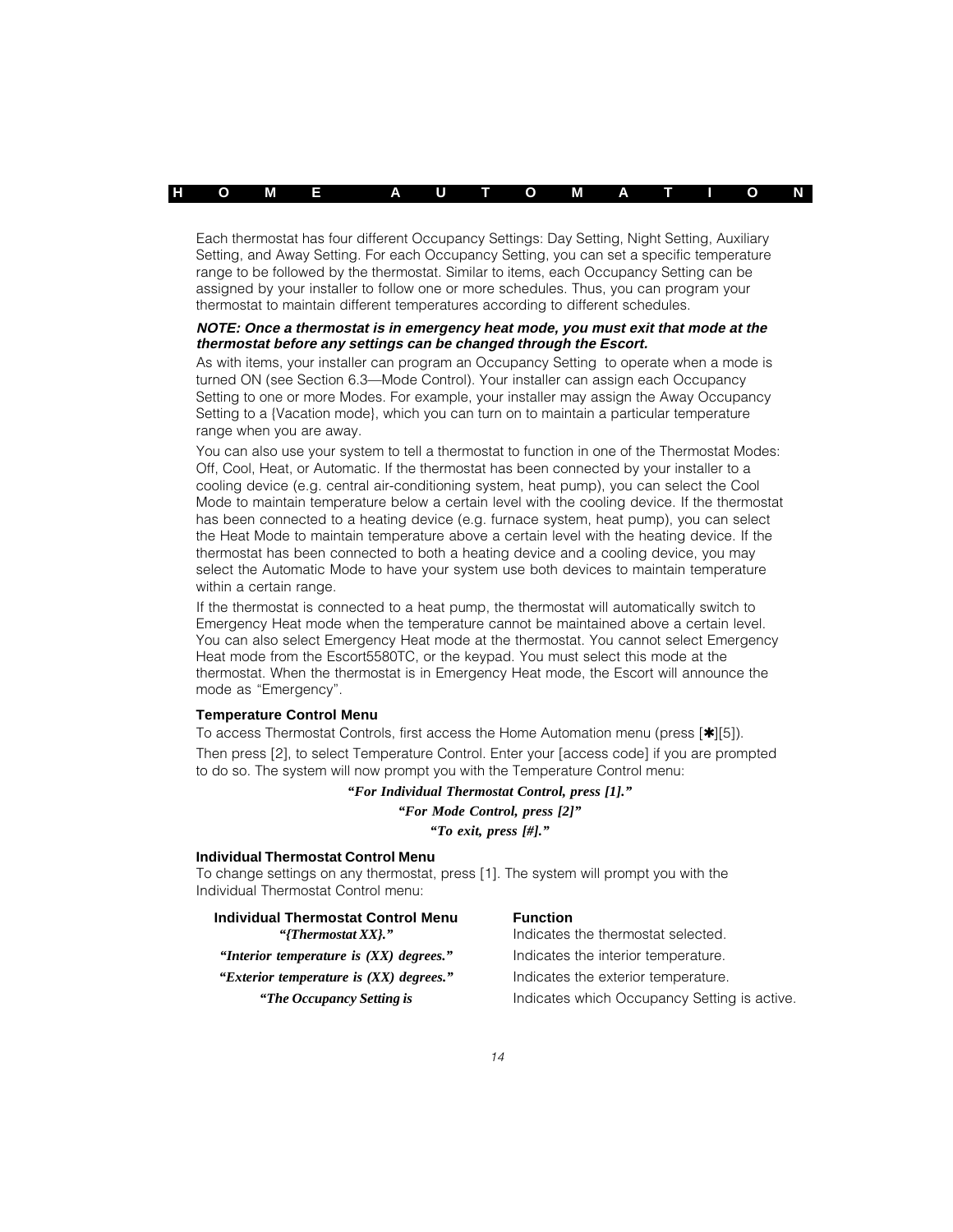| H O<br>ATIO |  |  | М |  | <b>A</b> U |  |  | T O | М |  |  |  |  | <b>N</b> |
|-------------|--|--|---|--|------------|--|--|-----|---|--|--|--|--|----------|
|-------------|--|--|---|--|------------|--|--|-----|---|--|--|--|--|----------|

| $(Auxiliary/Day/Away/Night)$ ."           |                                                                                                                              |
|-------------------------------------------|------------------------------------------------------------------------------------------------------------------------------|
| "The Thermostat Mode is                   | Indicates which Thermostat Mode is active.                                                                                   |
| $(Off/Cool/Heat/Automatic/Energy)$ "      |                                                                                                                              |
| "The Fan is (On/Automatic)."              | Indicates the state of the fan. (On $=$ continuous<br>$fan: Automatic = fan comes on when heating/$<br>cooling device is on) |
| "To set temperature, press [1]."          | Accesses the Temperature Setting menu.                                                                                       |
| "For Occupancy Setting, press [2]."       | Accesses the Occupancy Mode Selection<br>menu.                                                                               |
| "For Thermostat Mode, press [3]."         | Accesses the Thermostat Mode Selection<br>menu.                                                                              |
| "For Fan Control, press [4]."             | Accesses the Fan Control menu.                                                                                               |
| "For the next thermostat, press [5]."     | Advances to the next thermostat.                                                                                             |
| "For the previous thermostat, press [6]." | Skips back to the previous thermostat.                                                                                       |
| "To select thermostat using thermostat    | Lets you select another thermostat by                                                                                        |
| number, press [7]."                       | keying in its 2-digit number.                                                                                                |
| "To exit, press $[\#]$ ."                 | Returns to the Temperature Control menu.                                                                                     |

**NOTE: Some prompts may not be announced depending how your system is programmed.**

To set the temperature range for the current Occupancy Setting, press [1]. The system prompts:

*"Cool temperature is (XX) degrees. Heat temperature is (XX) degrees. To change Cool temperature, press [1]. To change Heat temperature, press [2]. To exit, press [#]."*

To switch the thermostat to a different Occupancy Setting, press [2]. The system prompts: *"The Occupancy Mode is Auxiliary/Day/Away/Night.*

#### *To change, press [1].*

#### *To exit, press [#]."*

To switch the thermostat to a different Thermostat Mode, press [3]. The system prompts: *"The Thermostat Mode is Off/Cool/Heat/Automatic/Emergency.*

> *To change, press [1]. To exit, press [#]."*

To change the fan setting, press [4]. The system prompts:

*"The fan is On/Automatic. To change, press [1]. To exit, press [#]."*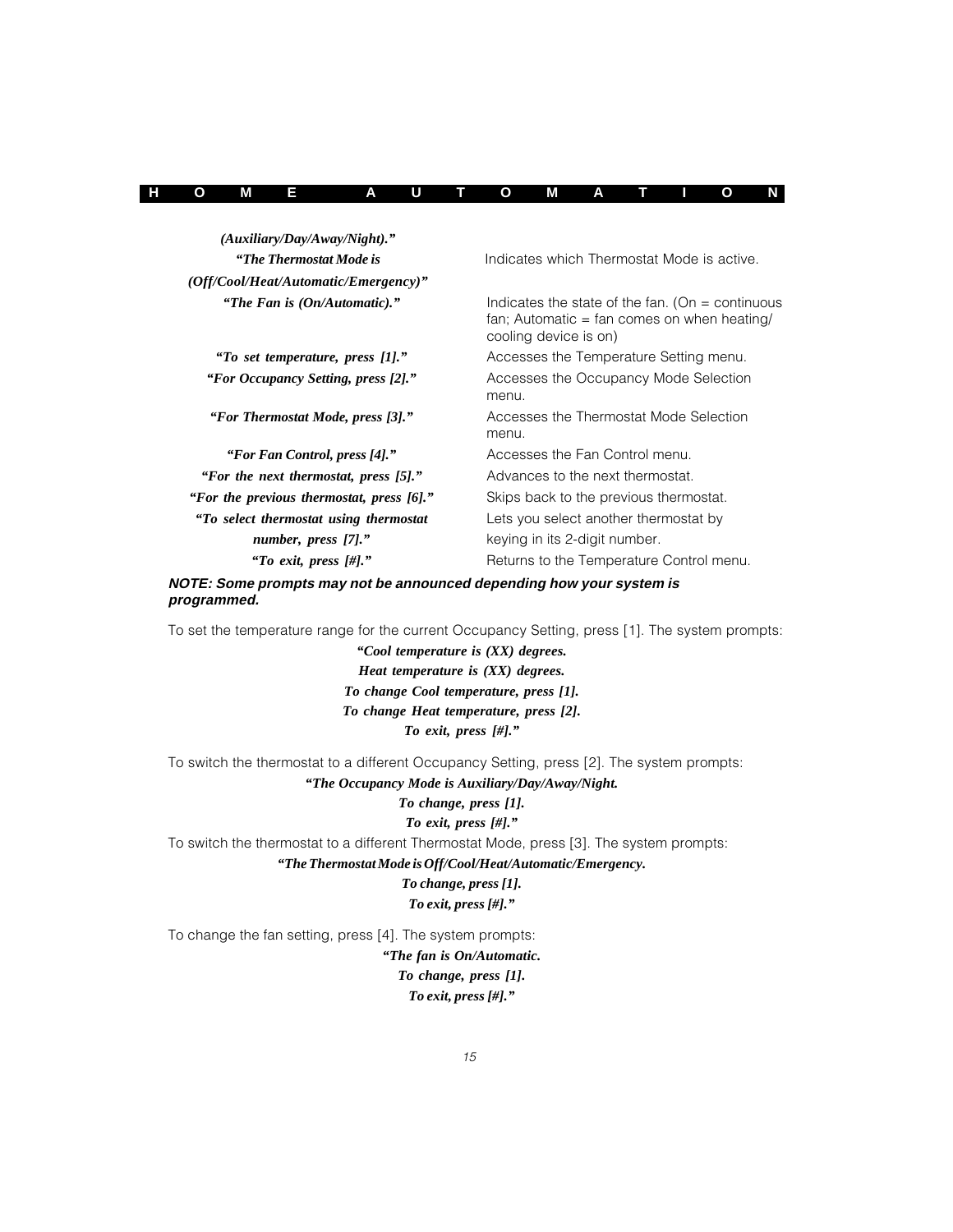| н | Ω | М | $\overline{A}$ |  | U |  | $\mathbf{o}$ | М |  |  | $\blacksquare$ |  | N |
|---|---|---|----------------|--|---|--|--------------|---|--|--|----------------|--|---|
|---|---|---|----------------|--|---|--|--------------|---|--|--|----------------|--|---|

## **6.7 Accessing Temperature Control from an LCD5500Z Keypad**

If you have an LCD5500Z keypad on your system, you can access the temperature control menu from there:

- 1. Press [✱]
- 2. Use the <> buttons to scroll to the "Thermostat Ctrl" menu.

3. Press [✱].

- 4.Use the <> buttons to scroll to the thermostat whose settings you want to change. When the desired thermostat is displayed, press  $[\star]$ .
- 5. You can now select any of five options:
	- Set Temperature
	- Occupancy Setting
	- Thermostat Mode
	- Fan Control
	- Keypad View

The first four options allow you to change the settings on the currently selected thermostat, in a similar manner to the Escort5580TC menus described in section 6.6. Use the Keypad View option to determine which thermostat's indoor/outdoor temperature to display on the keypad. The keypad will display the temperature when it is not in use. Each keypad can be programmed to display the temperature of a different thermostat.

6.To exit the Thermostat Control menu, press [#].

## **6.8 Video Camera Triggering**

The Escort5580TC can be used to remotely control the triggering of video cameras. This can only be done with security systems that have cameras connected to them via a PC5108L module (ask your installer for more details). The Video Camera Triggering feature will cause cameras to take pictures according to a sequence (or script) that has been programmed in the PC5108L module.

To access this feature, access your system remotely (Section 2.2—Remote Access).

Press [✱], then [8]. Your system will prompt:

#### *"Enter your access code."*

Enter your [access code]. The system will announce:

#### *"Goodbye."*

The system will then hang up so that the PC5108L can run the programmed script.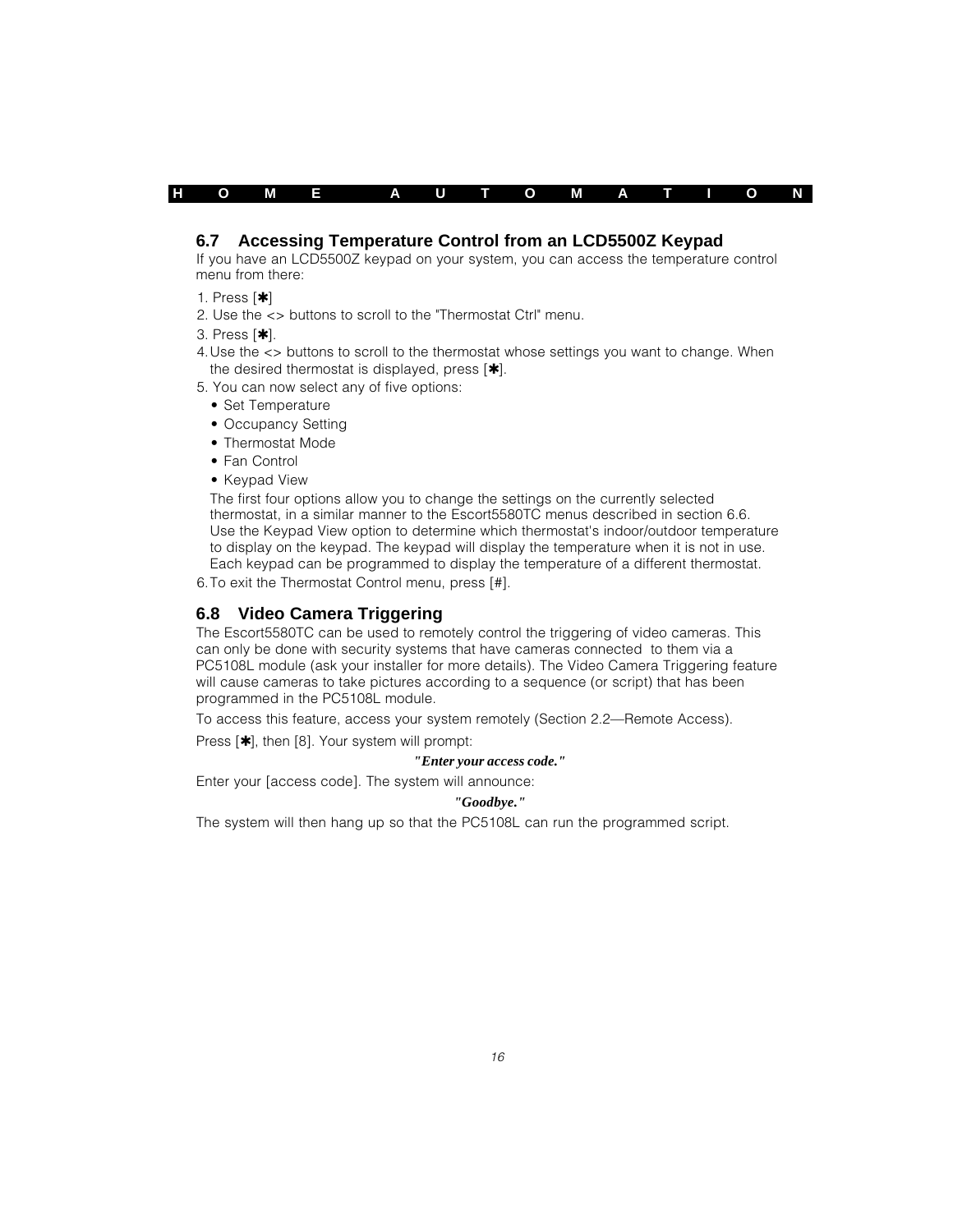# Programming Access Codes

**S E C T I O N 7**

The Access Code Programming feature allows you to program access codes (the Master Code may not be changeable with this feature) that will function on the security system as well as on the Escort. Your system will either have 4- or 6-digit access codes. Depending on what model of security system you have, you may have the option to program up to 37 of these codes.

Access codes are programmed as follows:

While disarmed, access your security system (Section 2—Accessing Your Security System) and select a partition (Section 2.5—If You Have a Multiple Partition System).

Press [✱]. The system will prompt:

#### *"For Automation Control and User Programming, press [5]."*

Press [5]. The system will then prompt:

*"For Automation Control, press [1].*

*For Temperature Control, press [2].*

*For User Programming, press [3].*

#### *For User Partition Programming, press [8].*

*To exit, press [#]."*

Press [3]. Enter the [master code]. The system will then prompt:

*"User Code Programming.*

#### *Enter the one-/two-digit User Number.*

#### *For User Option Programming, press [9].*

#### *Users X, Y and Z are programmed.*

*To exit, press [#]."*

#### **NOTE: Your system may or may not prompt you with the User Option Programming prompt. Please consult your security system's User's Manual for more information on User Options.**

Enter the number that specifies which access code you want to program. The system will announce:

#### *"Enter the new 4-/6-digit access code.*

*To exit, press [#]."*

Enter the new code. You will again be prompted:

# *"User Code Programming. Enter the one-/two-digit User Number. For User Option Programming, press [9]. Users X, Y and Z are programmed.*

#### *To exit, press [#]."*

If you wish to program another access code, enter the user number. If not, press [#] to return to the main menu.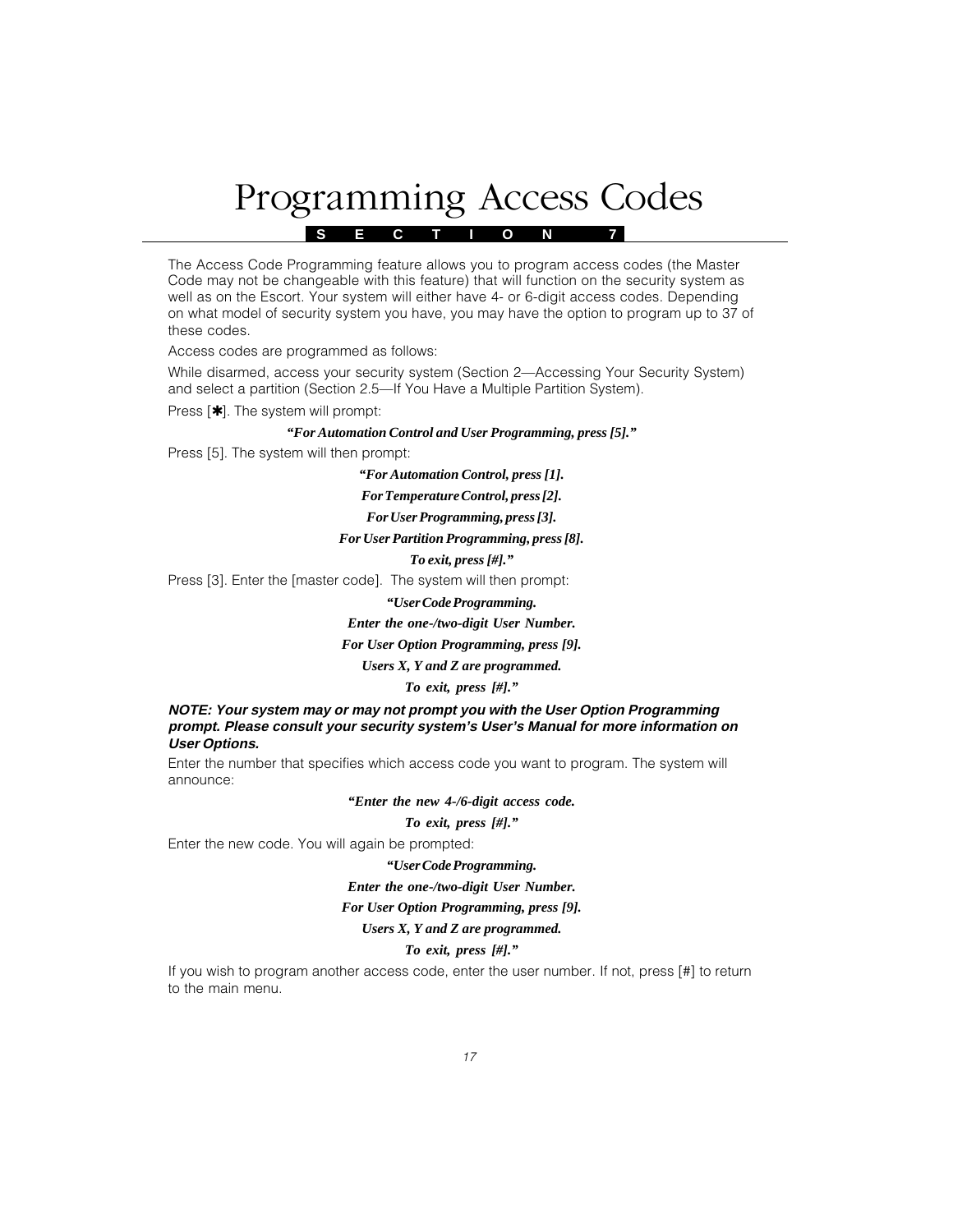# Fire and Safety in the Home

Most fires occur in the home, and to minimize this danger it is recommended that a household fire safety audit be conducted and a family escape plan be developed.

**S E C T I O N 8**

# **8.1 Household Fire Safety**

Check your home for the following potential hazards:

- Are all electrical appliances and outlets in a safe condition? Check for frayed cords, overloaded lighting circuits, and so on. If you are uncertain about the condition of your electrical appliances or household electrical service, have a professional evaluation.
- Are all flammable liquids stored safely in closed containers in a well-ventilated and cool area? Cleaning with flammable liquids, such as gasoline, should be avoided. Refer to product instructions, printed warnings and labels for information on using and storing hazardous materials safely.
- Are fire hazardous materials (such as matches) well out of the reach of children?
- Are furnaces and wood burning appliances properly installed, clean, and in good working order? If in doubt, have a professional evaluation.

## **8.2 Family Escape Planning**

There is often very little time between the detection of a fire and the time at which it becomes deadly. Because of this, it is very important that a family escape plan be developed, practiced and followed.

- 1.Every family member should participate in developing the escape plan.
- 2.Study the possible escape routes from each location within the house. Since many fires occur at night, special attention should be given to the escape routes from sleeping quarters.
- 3.It is essential that escape from a bedroom be possible without opening the interior door. Consider the following when making your escape plans:
- Make sure that doors and windows that open to the outside are easily opened. Ensure that they are not painted shut and that their locking mechanisms operate smoothly.
- If opening an exit or using an exit is too difficult for children, the elderly or handicapped, plans for rescue should be developed. This includes making sure that those who are to perform the rescue can promptly hear the fire warning signal.
- If the exit is above ground level, an approved fire ladder or rope should be provided, as well as training in its use.
- Exits on the ground level should be kept clear. Be sure to remove snow from exterior patio doors in winter. Outdoor furniture or equipment should not block exits.
- The family should have a predetermined assembly point where everyone can be accounted for; for example, across the street or at a neighbour's house.
- Once everyone is out of the house, call the Fire Department.
- A good plan emphasizes quick escape. Do not investigate first or attempt to fight the fire, and do not attempt to rescue belongings as this takes up valuable time. Once outside, do not reenter the house. Wait for the fire department.
- Write the plan down and rehearse frequently, so that should an emergency arise, everybody will know what they are to do. Revise the plan as conditions change; for example, when there are more or fewer family members in the home, or if there are physical changes to the house.
- Make sure your fire warning system is operational by conducting weekly tests. If you are unsure about system operation, contact your installing company.
- It is recommended that you contact your local fire department and request further information on home fire safety and escape planning. If available, have your local fire prevention officer conduct an in-house fire safety inspection.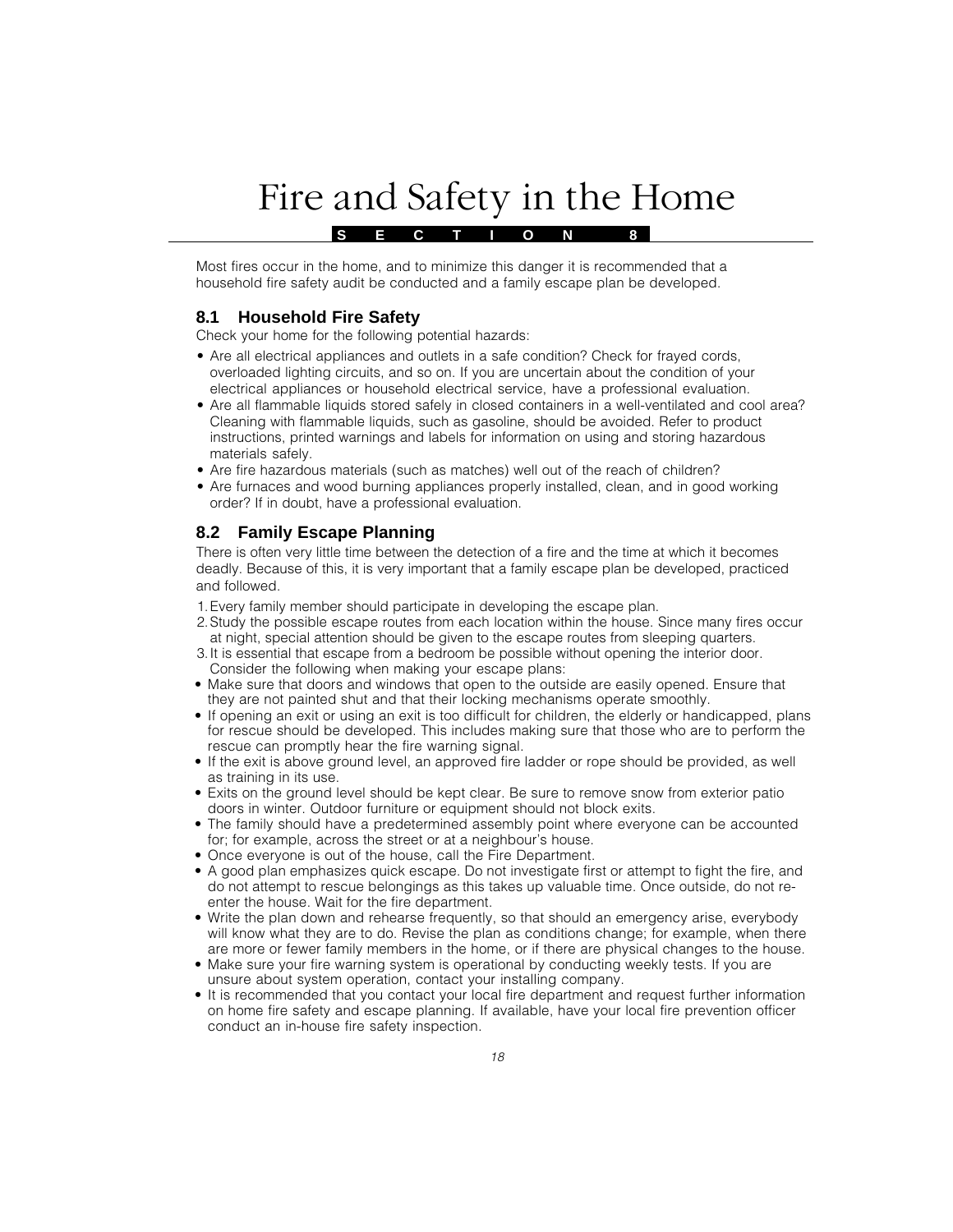# Glossary

|                   | S<br>Е<br>С<br>Ο<br>N<br>9<br>т                                                                                                                                                                                                                                                                                                                                                                                                                                             |
|-------------------|-----------------------------------------------------------------------------------------------------------------------------------------------------------------------------------------------------------------------------------------------------------------------------------------------------------------------------------------------------------------------------------------------------------------------------------------------------------------------------|
|                   | <b>Access Code </b> A 4- or 6-digit code that allows users to access arming, disarming<br>and other system functions. Different access codes may be<br>assigned to different users.                                                                                                                                                                                                                                                                                         |
|                   | controlled within the Home Automation feature of the Escort system.<br>Such devices can be controlled using a touch-tone telephone.                                                                                                                                                                                                                                                                                                                                         |
|                   | occupancy settings programmed for scheduled or event initiated<br>operation. When a mode is turned ON, each of the items/thermostat<br>occupancy settings will automatically operate according to the<br>schedule(s) or panel events assigned to them.<br><b>Example</b> : your installer may have programmed a "Vacation" mode<br>that you can turn on to activate premises lights and thermostats while<br>you are away.                                                  |
|                   | <b>Occupancy Setting </b> Each thermostat has four different temperature ranges that can be<br>programmed. These temperature ranges are called Occupancy<br>Settings:                                                                                                                                                                                                                                                                                                       |
|                   | Day Occupancy Setting<br>$\bullet$<br>Night Occupancy Setting<br>$\bullet$<br>Auxiliary Occupancy Setting<br>٠<br>Away Occupancy Setting.<br>These occupancy settings allow you to easily change the<br>temperature range for the area controlled by the thermostat.<br>Depending on which Thermostat Mode is turned on, the thermostat<br>will use either heating or cooling devices to maintain the temperature<br>within the range programmed for the occupancy setting. |
|                   | <b>Output Control </b> A control which allows you to activate an output on the main alarm<br>control panel. This output can be programmed by the installer to<br>activate a variety of devices (e.g. to temporarily open magnetically<br>locked doors).                                                                                                                                                                                                                     |
| <b>Partition </b> | A group of zones on the system which are armed/disarmed and<br>controlled independently of other zones grouped into a separate<br>partition. Each partition has its own keypad and can be assigned its<br>own access codes.                                                                                                                                                                                                                                                 |
|                   | <b>Telephone Access Code.</b> A 3-digit security code that must be entered when using a telephone<br>to access the Escort system. The code must be entered whether<br>calling locally (from a telephone on the premises and on the same<br>line as the Escort) or remotely (from any other touch-tone<br>telephone). Once access is gained to the Escort, a normal system<br>access code is still usually required to access system functions.                              |
|                   | Thermostat Mode  One of up to 5 modes in which an EMS thermostat can be operating:<br>Off, Heat, Cool, Automatic, Emergency.                                                                                                                                                                                                                                                                                                                                                |
|                   | is monitored by a detector (e.g. smoke detector, door/window<br>contact, motion detector, glassbreak detector, etc.).                                                                                                                                                                                                                                                                                                                                                       |